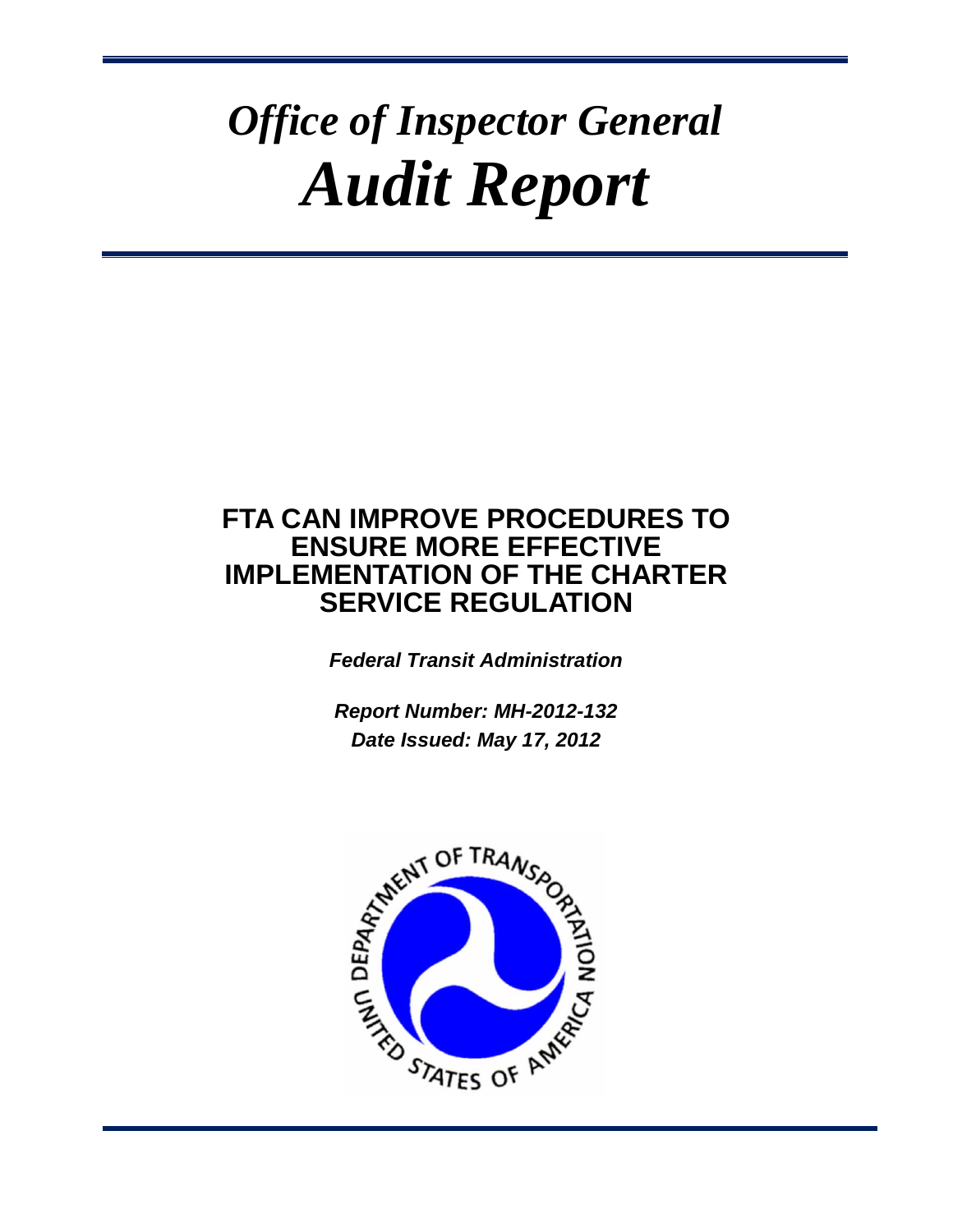

# **Memorandum**

**U.S. Department of Transportation** Office of the Secretary of Transportation Office of Inspector General

Subject: ACTION: FTA Can Improve Procedures To Ensure More Effective Implementation of the Charter Service Regulation Federal Transit Administration Report No. MH-2012-132

Date: May 17, 2012

Reply to<br>Attn. of:  $JA-40$ 

From: Joseph W. Comé Assistant Inspector General for Highway and Transit Audits

To: Federal Transit Administrator

For over 30 years, private charter operators and public transit agencies have debated the conditions under which federally funded transit agencies can provide charter service without hindering the economic opportunities of private charter companies. Some public transit agencies view Federal procedures for charter service as an administrative burden, while some private charter operators claim that publicly funded transit agencies will force them out of business. The Federal Transit Administration (FTA) is responsible for the charter service regulation, first issued in 1976, which generally prohibits public transit agencies that receive FTA funds from providing charter service when a private charter operator is interested in providing the service. This regulation impacts a wide spectrum of transportation services throughout the country, from transportation to national sporting events in major cities to smaller events in rural communities, such as transportation for the elderly. In January 2008, FTA amended the charter service regulation to clarify disputed provisions regarding competition between private charter operators and federally funded public transit agencies.<sup>[1](#page-1-0)</sup>

<span id="page-1-0"></span><sup>&</sup>lt;sup>1</sup> FTA published the charter service final rule on January 14, 2008 (73 FR 2326). The revision was FTA's response to congressional direction to reexamine the charter service regulations. This directive was included in a Joint Explanatory Statement of the Committee of Conference of the Safe, Accountable, Flexible, Efficient Transportation Equity Act: A Legacy for Users, enacted on August 10, 2005. FTA last made significant revisions to the regulation in 1987.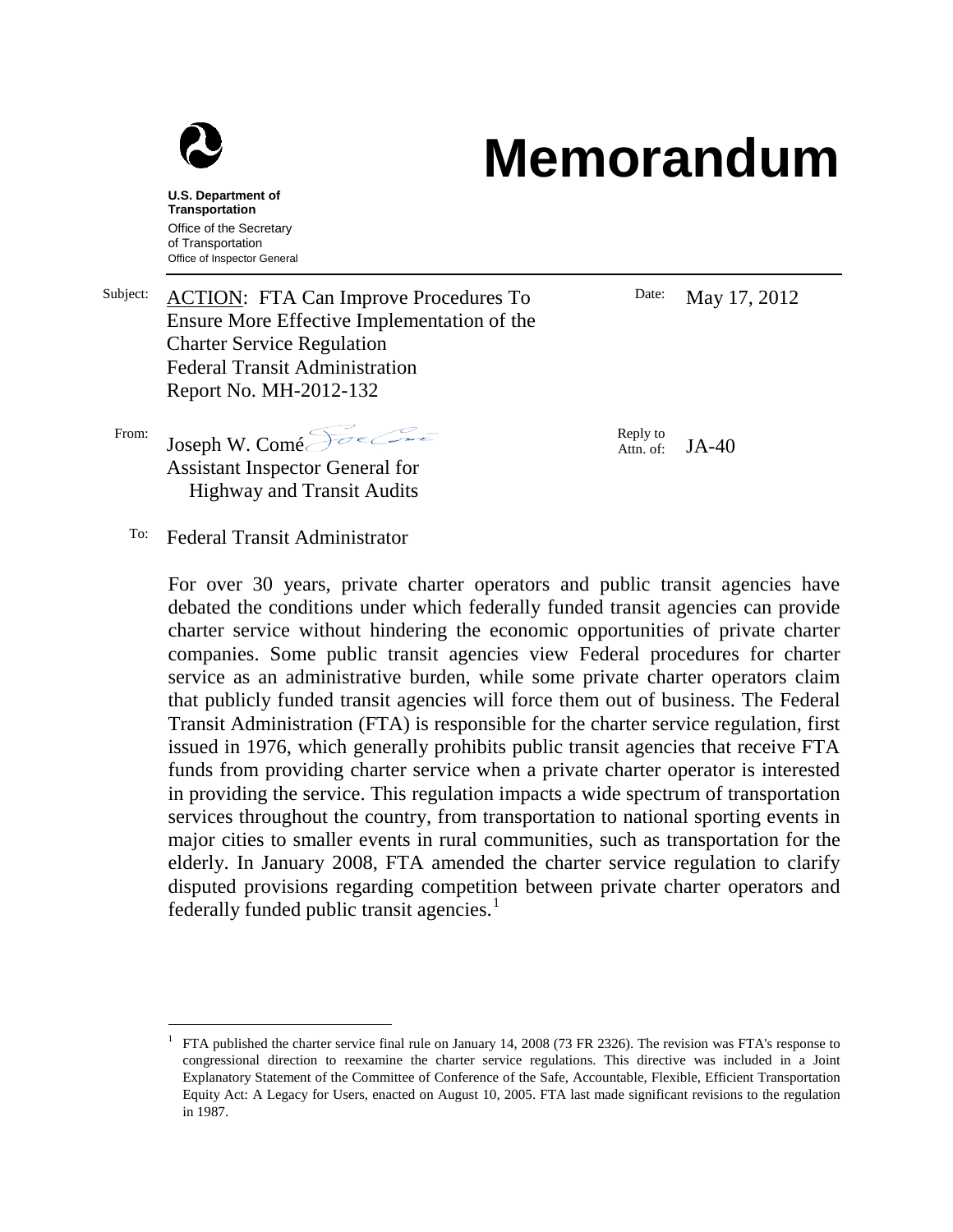The Senate Committee on Appropriations directed our office to study FTA's charter service regulation and its effect on the quality and price of transit services.<sup>[2](#page-2-0)</sup> Specifically, we (1) evaluated FTA's implementation of the charter service regulation and (2) assessed the impact of FTA's 2008 revisions to the charter service regulation at selected locations.

To conduct this audit, we selected 4 case study locations in which 13 events occurred. We selected these case studies based on geographic location, population, receipt of Federal funds, and information gathered through discussions with public and private stakeholders. We visited or contacted 46 organizations, interviewed officials from FTA, and reviewed FTA's private charter registration database. Although we identified specific issues involving each case study, the unique nature of each community prevented us from making nationwide projections based on the results of our fieldwork. We conducted this audit from November 2010 through March 2012 in accordance with generally accepted Government auditing standards. Exhibit A describes our scope and methodology, and exhibit B lists the organizations we visited or contacted.

### **RESULTS IN BRIEF**

In response to congressional direction, FTA in 2008 put improved procedures in place for overseeing the implementation of the charter service regulation. Examples of these improvements include procedures for responding to industry, public transit agency, and public concerns and for notifying private charter operators of potential business opportunities. However, we identified weaknesses in FTA databases designed to implement the new procedures. For example, FTA established a registration database of more than 600 private charter operators to better apprise them of potential business opportunities, but the database includes inaccuracies in 39 (over 6 percent) of the 609 total records and lacks a link to Federal Motor Carrier Safety Administration (FMCSA) information on private charter industry performance and safety. These weaknesses reduce the database's usefulness to public transit agencies and private charter operators. For instance, FTA's database listed 24 private charter operators as active even though FMCSA had revoked their operating authority.<sup>[3](#page-2-1)</sup> FTA also designated an ombudsman to facilitate a formal process for FTA to respond to private charter operators, public transit agencies, and other stakeholders' concerns [4](#page-2-2) —through a public docket

<span id="page-2-0"></span><sup>&</sup>lt;sup>2</sup> S. Rep. No. 111-69 at 92 (August 2009) (Senate Committee Report accompanying H. Rep. No. 3288, the bill making fiscal year 2010 appropriations for the Department of Transportation and Housing and Urban Development and Related Agencies).

<span id="page-2-1"></span><sup>&</sup>lt;sup>3</sup> FMCSA's Licensing and Insurance and Safety and Fitness Electronic Records databases contain company profile and safety related information on private companies providing passenger carrier services, including status of operating

<span id="page-2-2"></span>authority. 4 FTA's Office of Chief Counsel issues advisory opinions in response to questions submitted by any interested party about factual matters regarding charter service.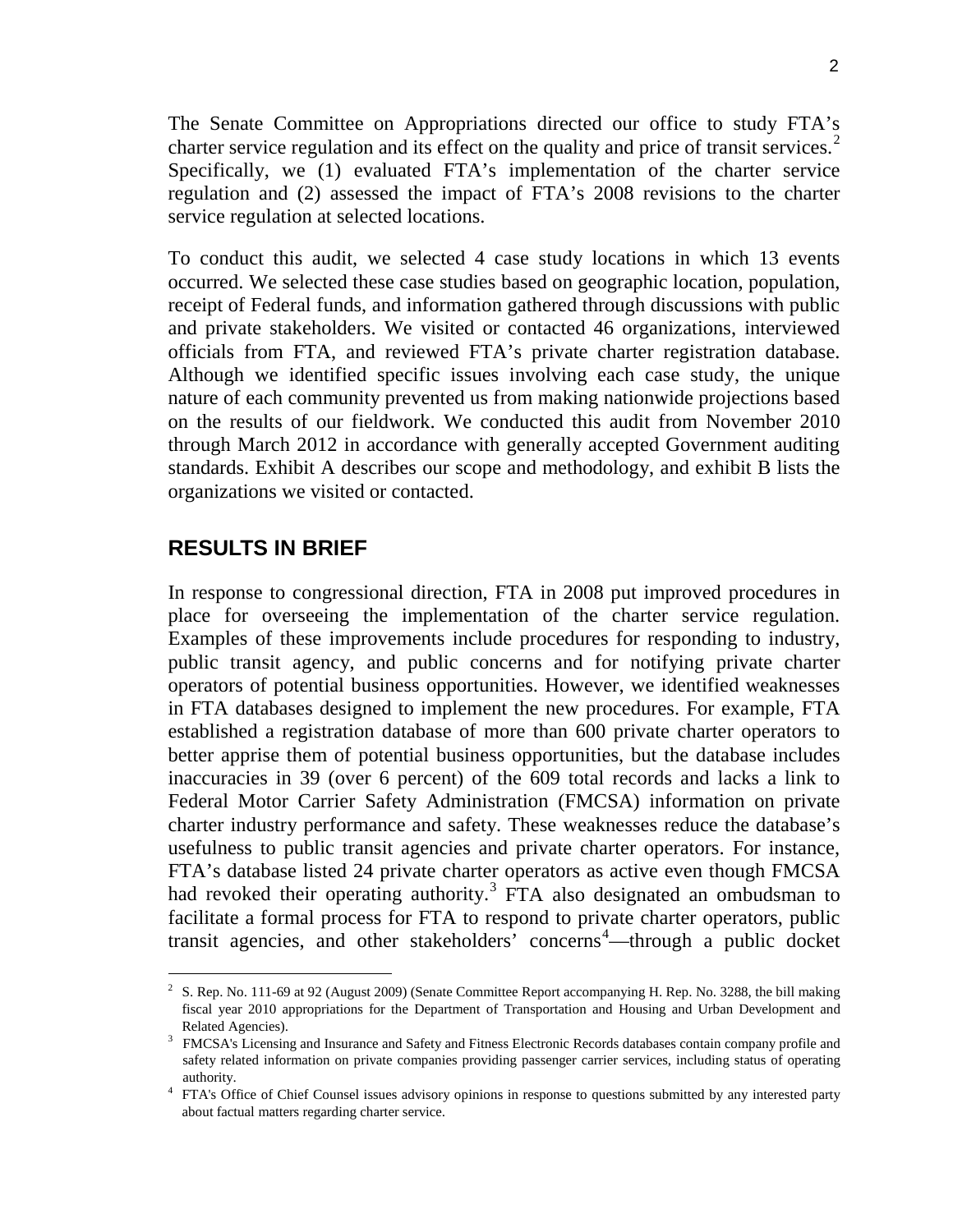system—about how to apply the regulations. Yet, the public docket system contained some incomplete, outdated, and duplicate information. For example, FTA did not post a response to a request for an advisory opinion until over 1 year after the initial request was received. FTA's database problems and delayed postings of decisions in the public docket system create the risk of transit agencies and private charter operators' misunderstanding the regulation and could limit the effectiveness of FTA's new procedures.

Revisions to the charter service regulation had varying impacts on the cost, availability, and quality of charter services in our case study communities. Out-of-pocket costs for consumers and events sponsors increased in 6 of 13 events we reviewed. For example, the out-of-pocket costs for fans using transportation from park-and-ride lots to major sporting events in Baltimore, Maryland, increased from \$10 to \$20 when private charter operators began offering the service. However, we could not compare overall costs of charter services because of a lack of available data and differences in how public transit agencies and private charter operators determine the costs of their charter services.<sup>[5](#page-3-0)</sup> Additionally, the revised regulation impacted the availability of services at certain locations. For example, public transit agencies in some rural and nonurbanized areas were unclear about how to use the exceptions for human service organizations, such as groups transporting the elderly, and consequently, stopped offering transportation for such trips. We also identified impacts of the revised regulation on the quality of accommodating disabled passengers, mitigating traffic congestion, and planning for emergencies at large events. For example, some event sponsors in Ames, Iowa, and Seattle, Washington, reported increased loading and unloading times for passengers after the transition to private charter operators. Although FTA conducted initial outreach to educate charter service stakeholders, these stakeholders—especially in rural communities we visited—continue to request clarification of FTA's charter service requirements.

We are making a series of recommendations to improve FTA's implementation of the charter service regulation.

## **BACKGROUND**

In response to concerns expressed by both public transit agencies and private charter operators over the FTA regulations on charter service, Congress directed FTA to initiate a rulemaking to identify and implement improvements to the regulations. On January 14, 2008, FTA published a final rule that made significant

<span id="page-3-0"></span><sup>&</sup>lt;sup>5</sup> Private charter operators were reluctant to share pricing information due to its business sensitive nature. We received pricing information from only 1 of the 11 private charter companies we interviewed. In addition, public transit agencies determined their prices using only the marginal cost of the service without considering Federal subsidies for capital expenses, such as buildings and transit vehicles.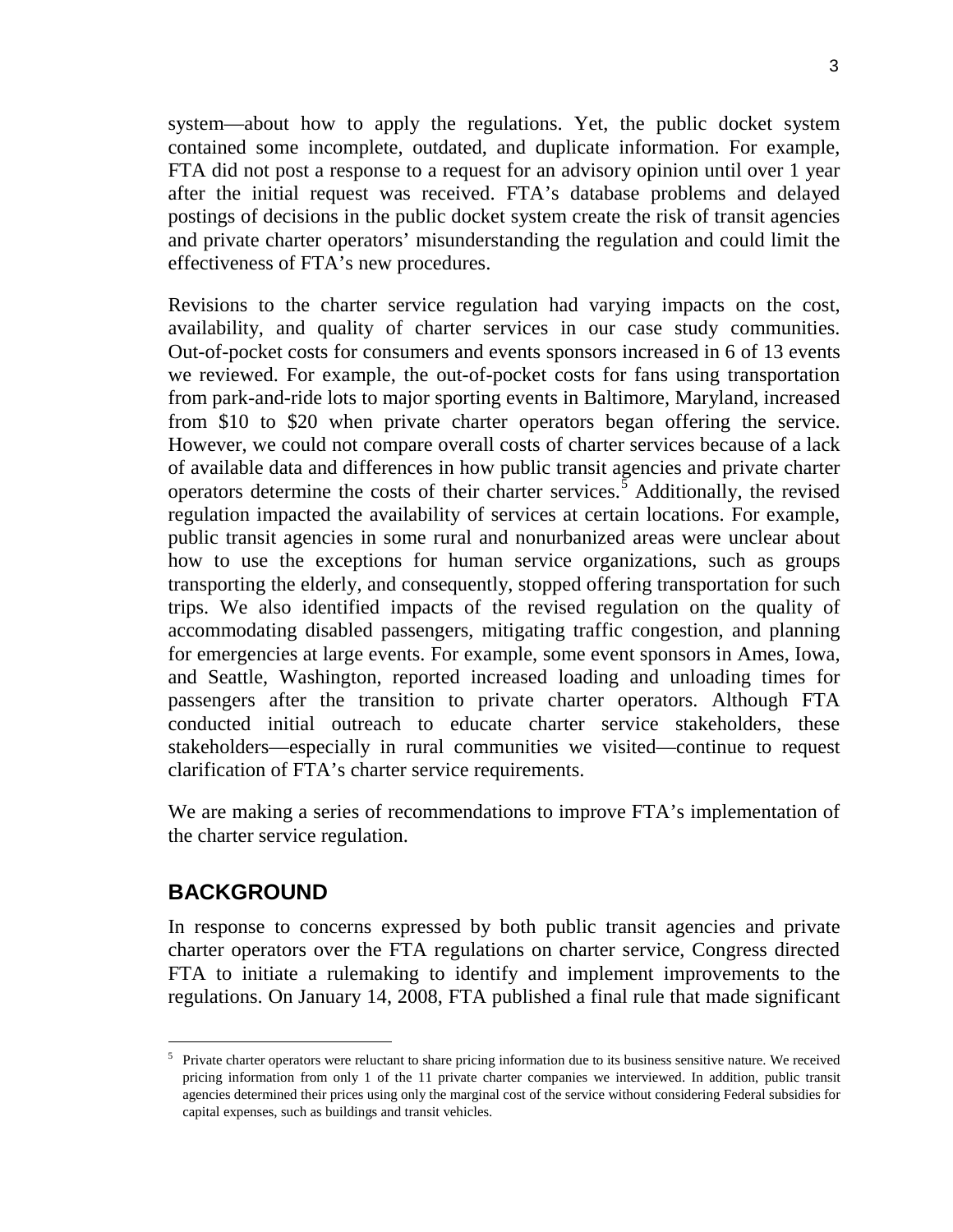changes to the regulation (see exhibit C for a description of the detailed changes in the regulation). The regulation applies to recipients of Federal financial assistance, primarily public transit agencies. FTA does not regulate private charter service markets.

Specifically, the rule:

- revised the definition of charter service, while also offering flexibilities through exceptions in the rule to fulfill public transit agencies' communitybased public transportation missions.
- created a private charter registration database that allows private operators to indicate their geographic service area of charter service and provides a mechanism for public transit agencies to notify private charter operators of business opportunities.
- identified exceptions to and exemptions from the rule when public transit agencies may provide charter service. For example, public transit agencies can provide charter service by petitioning the FTA Administrator for an exception due to (1) events of regional or national significance, (2) hardship for areas with a population less than 200,000, and (3) unique time-sensitive events.
- revised the processes through which private charter operators and public transit agencies may request advisory opinions and file complaints and began posting FTA decisions on the Federal Document Management System (FDMS).
- revised penalties for violations of the regulation and FTA processes for investigations and hearings related to complaints.
- created a qualified human service registry that allows organizations that serve individuals with low income, advanced age, or disabilities to register with FTA to receive free or reduced rate services from a public transit agency.

In December 2009, Federal legislation<sup>[7](#page-4-1)</sup> included an exemption from the charter service regulation to restore the ability of King County Metro Transit to provide charter service to a number of major sporting and special events in Seattle, Washington. Private charter bus associations sued FTA, arguing that the Seattle exemption was unconstitutional. In June 2010, the U.S. District Court for the District of Columbia issued an opinion favoring the private charter bus associations. FTA appealed the decision. In June 2011, the U.S. Court of Appeals

<span id="page-4-0"></span> <sup>6</sup> From May 2006 to March 2007, FTA conducted a negotiated rulemaking process that involved representatives from key stakeholder groups. Although the stakeholders did not reach a consensus on all issues, the negotiated rulemaking formed the basis for the revised regulation that FTA published on January 14, 2008.

<span id="page-4-1"></span><sup>7</sup> Consolidated Appropriations Act of 2010, Pub. L. No. 111-117, § 172 (2009).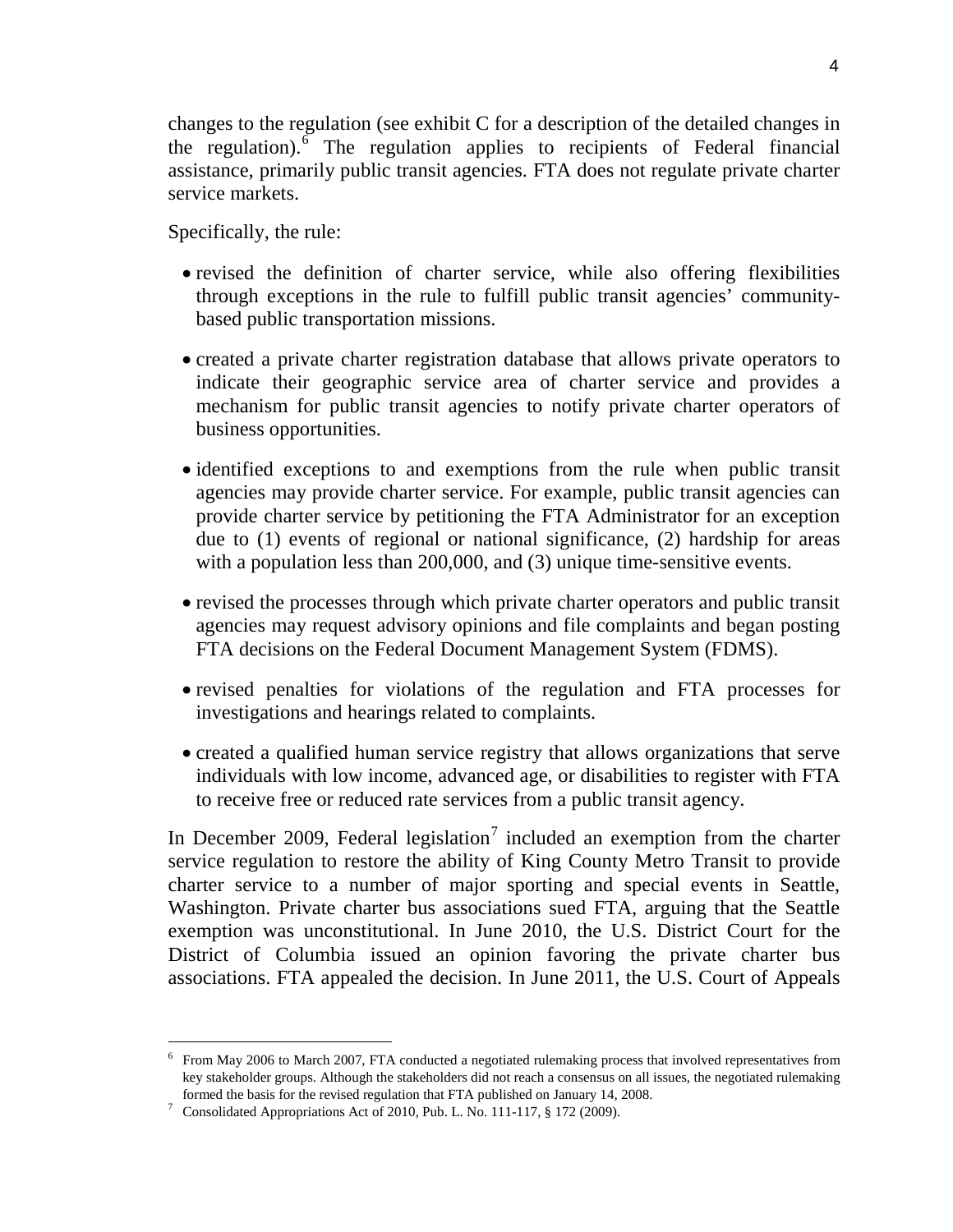for the District of Columbia issued a decision<sup>[8](#page-5-0)</sup> that overturned the lower court ruling that had effectively blocked the exemption. As a result of the 2011 decision, King County Metro Transit is allowed to continue providing charter service to major events in Seattle.

# **FTA ESTABLISHED IMPROVED PROCEDURES TO IMPLEMENT THE CHARTER SERVICE REGULATION, BUT DATA WEAKNESSES REDUCE THEIR EFFECTIVENESS**

FTA put improved charter service procedures in place to clarify requirements, maintain flexibility, and increase transparency. These include (1) designating an ombudsman to facilitate FTA's response to industry, public transit agency, and public concerns; (2) establishing a private charter registration database that notifies private charter operators of potential business opportunities; and (3) creating a process for Qualified Human Service Organizations (QHSOs) that serve individuals with low income, individuals with disabilities, or the elderly to receive free or reduced rate transportation services. The regulation also revised penalties for public transit agencies that violate charter service requirements. However, we identified data quality and timeliness problems in two key systems designed for ensuring effective implementation of the regulation—the private charter registration database and the public docket system through which FTA posts advisory opinions and complaints. Additionally, FTA missed an opportunity to facilitate public access to important private charter information that FMCSA, the lead agency for bus safety, tracks and maintains.

## **FTA Improved Oversight Procedures in the 2008 Revision**

FTA's 2008 revision of the regulation established agency procedures intended to clarify requirements, maintain flexibility, and increase transparency. Significantly, the regulation created a new ombudsman position in the Office of the Chief Counsel. The ombudsman receives direct inquiries related to charter service and facilitates the centralized advisory opinion and complaint process. Previously, complaints and inquiries were submitted to 1 of the 10 FTA regional offices for processing. According to industry and public transit agency officials, creating the ombudsman position has improved the consistency and timeliness of responses to questions related to the regulation. In addition to the ombudsman position, FTA now maintains a public docket system to track and disseminate consistent information on agency advisory opinions and interpretations of requirements, complaints filed against public transit agencies or private charter operators, and petitions to the FTA Administrator for exceptions under the regulation.

<span id="page-5-0"></span> <sup>8</sup> American Bus Association v. Rogoff, 649 F.3d 734 (D.C. Cir. 2011).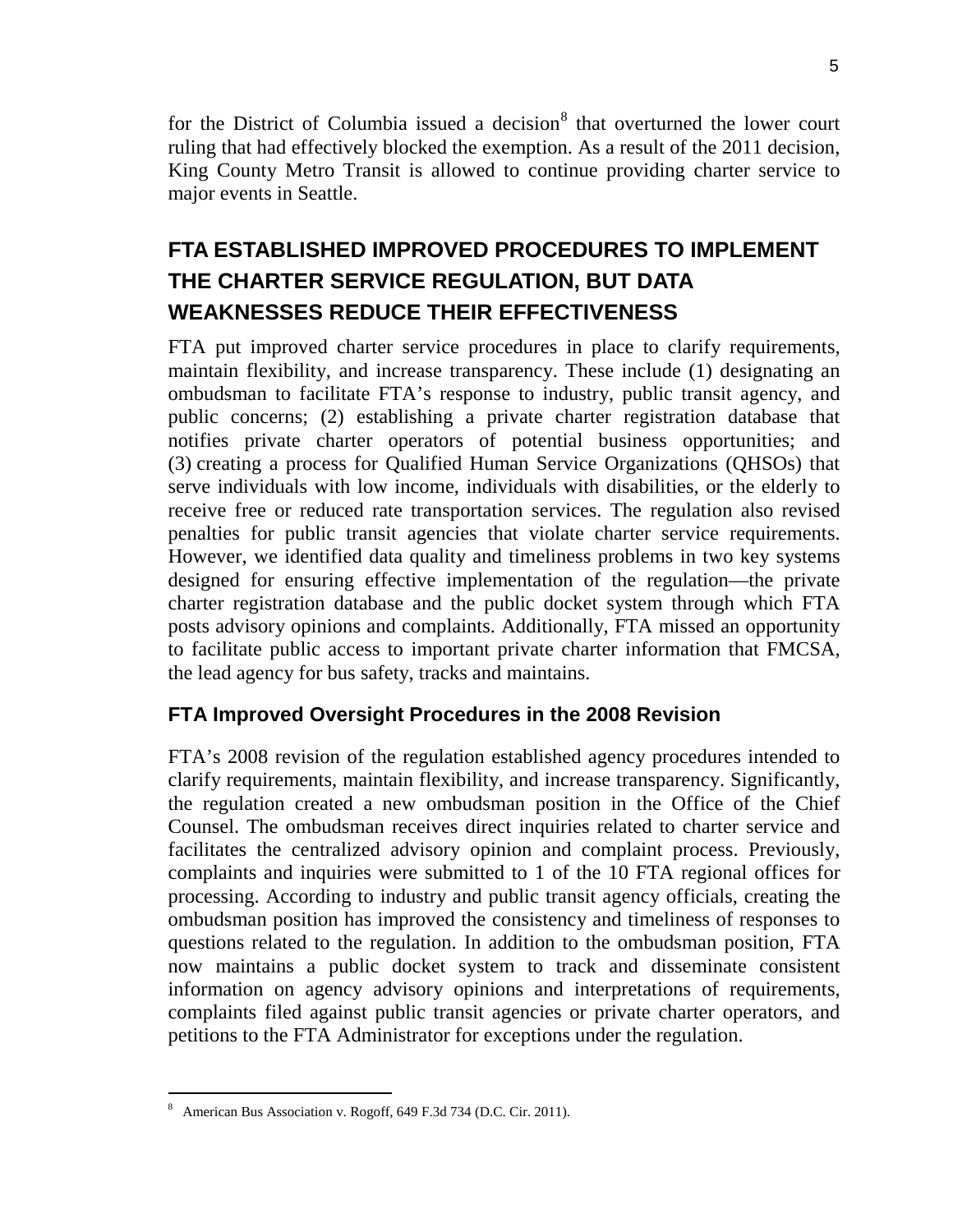FTA also established a private charter registration database that allows public transit agencies that receive requests to provide charter service to notify private charter operators of business opportunities. When a private charter operator expresses interest in a charter service, the public transit agency can no longer be a candidate for providing that service. Before the 2008 revision, there was no systematic way for public transit agencies to inform private charter operators of these opportunities. At the time of our review, private charter operators seeking charter service opportunities had submitted 609 records to the private charter registration database.

Additionally, FTA created exceptions for QHSOs to receive free or reduced rate services from a public transit agency. These exceptions are intended to support transit agencies providing community-based services to individuals with low income, advanced age, or disabilities. The revised charter service regulation provides an automatic exception to the regulation for QHSOs that receive funding from 1 of 64 Federal human service programs listed in the regulation.<sup>[9](#page-6-0)</sup> Moreover, the revised regulation creates a registry for QHSOs that do not receive assistance from 1 of 64 Federal human service programs listed in the regulation and allows them to apply for an exception to the regulation. At the time of our audit, FTA had approved 54 QHSOs to seek services from public transit agencies.

Finally, FTA's 2008 revision modified the penalties for transit agencies violating the charter service regulation. Specifically, transit agencies that violate the regulation face fines ranging from \$100 to \$25,000 depending on the severity of the violation. For example, a South Dakota public transit agency was fined \$100 for providing charter service for a bachelor party. FTA also assesses compliance with this rule during its triennial reviews<sup>[10](#page-6-1)</sup> and State management reviews of grantees.

## **Data Weaknesses Reduce FTA's Effectiveness in Implementing the New Procedures**

Our review identified weaknesses in FTA databases, including data quality issues, delayed posting of information, and the absence of a link to FMCSA's private charter industry performance and safety information. Currently, FTA conducts limited reviews of the private charter registration database and the charter service information in the public docket system where FTA posts advisory opinions and complaints. Without access to accurate, timely, and relevant information, the

<span id="page-6-0"></span>In Appendix A of 49 C.F.R. 604, FTA provides a list of Federal programs providing funding for human services entitled *Listing of Human Service Federal Financial Assistance Programs*. If a QHSO receives funding from one of these programs, it does not have to register with FTA in order for public transit agencies to provide community-

<span id="page-6-1"></span>based charter services.<br><sup>10</sup> Congress mandates compliance reviews every 3 years for transit agencies receiving Section 5307 funding. FTA uses the triennial review as a management tool for examining grantee performance and adherence to current FTA requirements and policies. The review examines 23 areas, including charter service.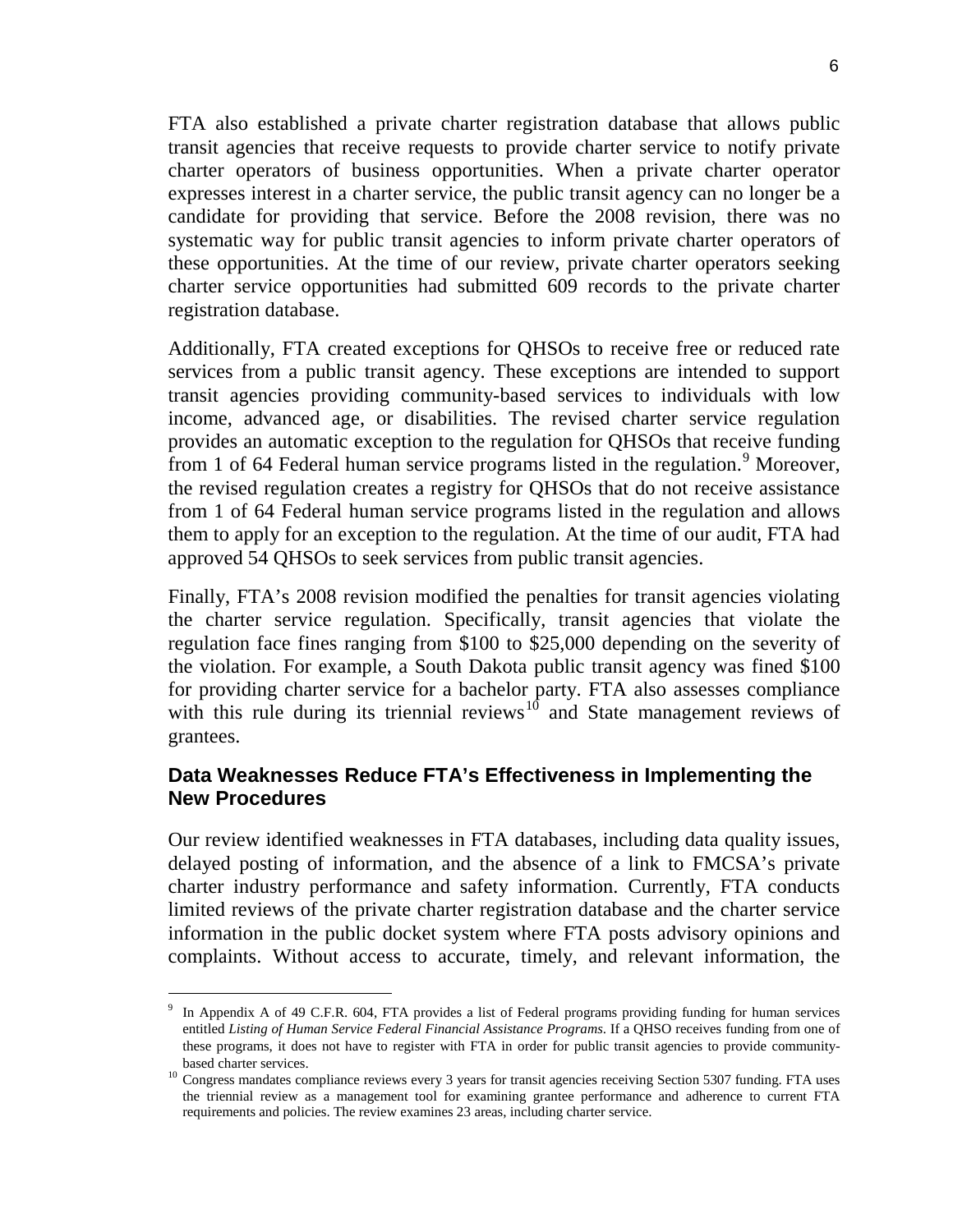effectiveness of FTA databases to facilitate charter service opportunities and to keep stakeholders informed is reduced.

Of the 609 records in the private charter registration database, over 6 percent were inaccurate, including 17 records with no geographic service area listed and 22 duplicate records. Records that do not designate a geographic area would not result in private charter operators receiving information on potential business opportunities. According to FTA, the charter service ombudsman reviews the private charter registration database to remove outdated information and to compare the information to FMCSA's databases. Our review found only one record that had not been updated within 2 years, as required by the regulation.<sup>[11](#page-7-0)</sup> FTA compares its data with FMCSA's databases to verify the USDOT number, $12$  contact information and address, and the number of vehicles stated in the registration. However, we found that FTA's reviews of the private charter registration database did not identify some private charter operators with potential operating authority and safety concerns. We compared the information in FTA's private charter registration database with safety and company profile information that FMCSA, the regulator of the passenger carrier industry, maintains. We identified 24 operators whose operating authority FMCSA had involuntarily revoked<sup>[13](#page-7-2)</sup> and 4 operators who had authority to operate in only 1 State, yet had registered with FTA to operate in multiple States. Additionally, FMCSA had placed one private charter operator registered with FTA out of service for employing drivers who did not meet medical and driver's license qualifications and for refusing to pay fines for those violations.

Further, FTA has yet to fully leverage FMCSA's passenger-carrier industry data to identify inaccuracies in private charter information submitted to FTA. As the lead agency focused on the safety of the motor and passenger carrier industry, FMCSA's Licensing and Insurance database and Safety and Fitness Electronic Records (SAFER) database can provide an important tool to help FTA verify a private charter's insurance coverage, confirm the charter's geographic service area, validate an operator's proper operating authority, and check each charter's safety rating. Although FMCSA has created a Web site for persons or

<span id="page-7-0"></span><sup>&</sup>lt;sup>11</sup> Although the charter service regulation applies only to FTA grantees and FTA does not regulate private charter operators, the revised regulation requires that private charter operators provide current, accurate, and updated information at least every 2 years or FTA removes their information from the database.

<span id="page-7-1"></span><sup>&</sup>lt;sup>12</sup> Companies that operate commercial vehicles transporting passengers or hauling cargo in interstate commerce must be registered with FMCSA and must have a USDOT number. The USDOT number serves as a unique identifier when collecting and monitoring a company's safety information acquired during audits, compliance reviews, crash

<span id="page-7-2"></span>investigations, and inspections.<br>Involuntary revocation occurs when FMCSA cancels a carrier's authority to operate. For example, FMCSA could cancel a carrier's authority if the carrier's insurance lapses. Operating authority could be reinstated once a carrier has corrected deficiencies**.**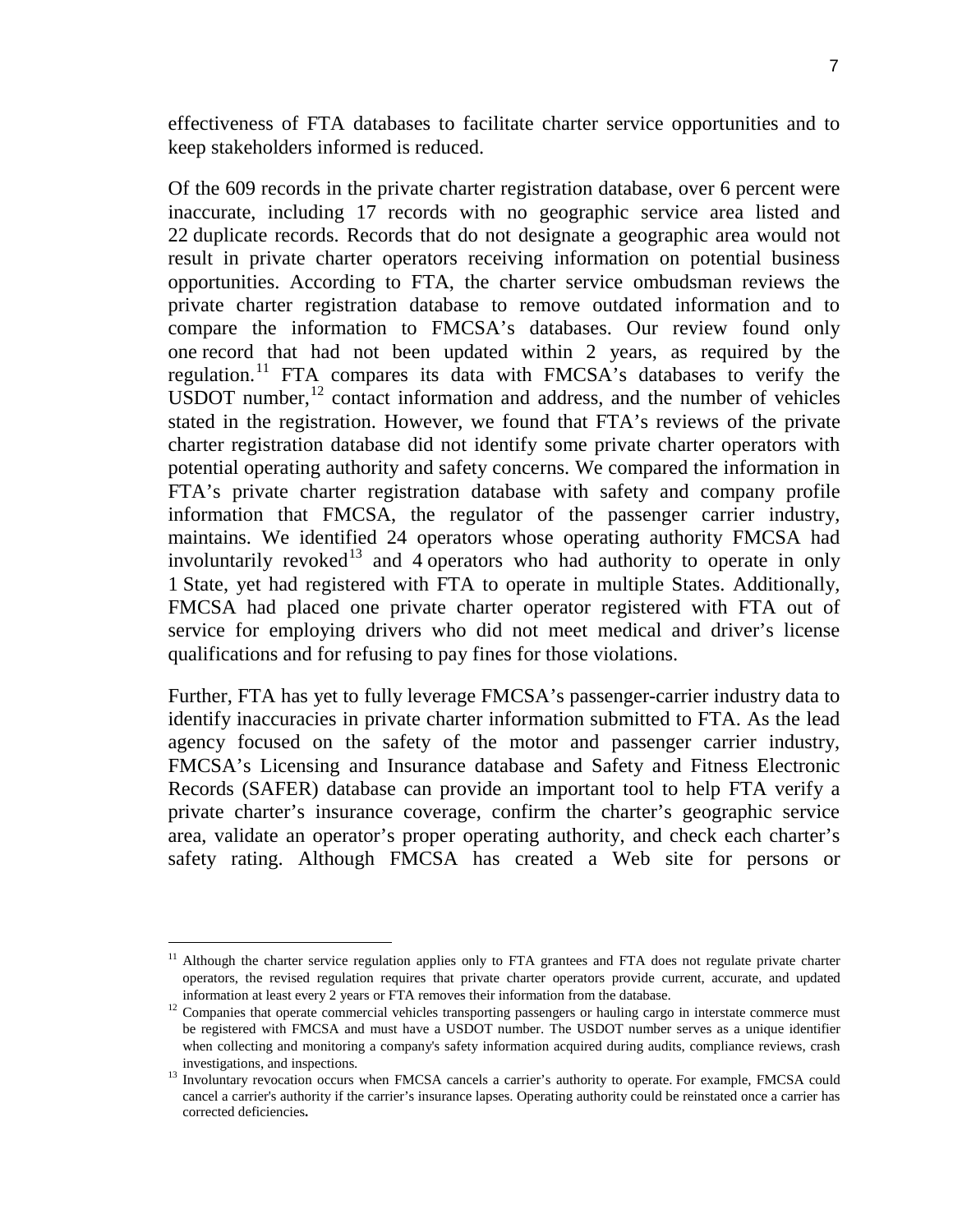organizations interested in passenger-carrier safety information, <sup>[14](#page-8-0)</sup> FTA does not provide a direct link to it on its charter service Web site.

We also found data quality and timeliness problems in the Federal Document Management System (FDMS), the system FTA uses to post advisory opinions, petitions for exception, complaints, cease and desist orders, complaints for removal, and hearings regarding the charter service regulation. Of the 112 FDMS records we reviewed related to charter service, we identified 3 duplicate records and 1 request posting that did not link to a corresponding document. We also found 28 advisory opinions, complaints, and petitions—some going as far back as 2008—that did not have decisions posted on FDMS. Additionally, FTA has not consistently met its goal of responding to advisory opinions within 10 days of a request. Rather, its average response time is 38 days. For example, FTA responded directly to individual parties involved in a March 2010 request for an advisory opinion in May of 2010, but the response was not posted on FDMS until July 2011. According to FTA, delays in responding to requests for advisory opinions are caused by the need to collect information from the various parties involved in an event and the associated services provided. However, arrangements for charter services are time-sensitive due to event scheduling. FTA's delayed posting of interpretations of the regulation and actions related to charter service creates the risk of event sponsors, private charter operators, and public transit agencies misinterpreting the regulations' requirements.

# **IMPACT OF THE REGULATION ON COST, AVAILABILITY, AND QUALITY OF CHARTER SERVICES VARIED, BUT FTA CAN DO MORE TO ENSURE CONSISTENT INTERPRETATION OF THE REGULATION**

The impact of FTA's revised charter service regulation on the cost, availability, and quality of charter services in our case study communities varied according to the uniqueness of each community and their transportation needs. The most significant impacts on transportation services stemmed from the revised definition of charter service. For example, many transportation services provided for public events, such as festivals or sporting events, that public transit agencies viewed as public transportation under the old definition of charter service, are now considered charter service. Several private charter operators and public transit agencies misunderstood the revised regulation, which affected the availability and quality of service they provided. While FTA initially reached out to help providers understand and comply with the revised regulations, those efforts eventually subsided.

<span id="page-8-0"></span><sup>&</sup>lt;sup>14</sup> Bus and Passenger Carrier Information Web site[: http://www.fmcsa.dot.gov/safety-security/pcs/Index.aspx.](http://www.fmcsa.dot.gov/safety-security/pcs/Index.aspx)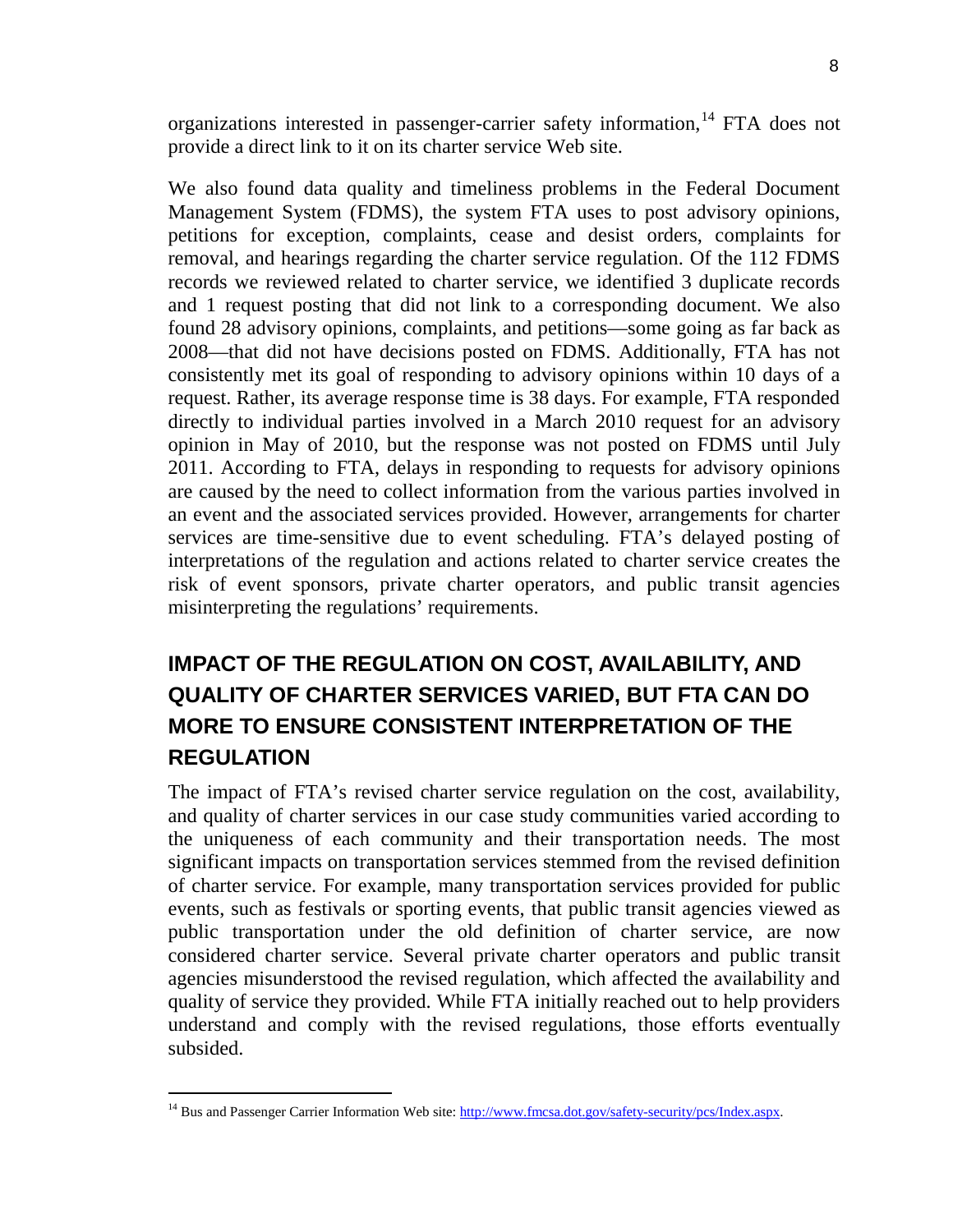## **Costs, Availability, and Quality of Charter Service Varied in Each Case Study**

*Costs*. The out-of-pocket costs to consumers and events sponsors increased for 6 of the 13 events we reviewed in our case study locations—a major concern of event sponsors and transit agencies. For example, we found that riders traveling from park-and-ride lots to major sporting events in Baltimore, Maryland, experienced a \$10 increase in out-of-pocket costs when private charter operators began providing the service. Additionally, a non-profit event organizer in Seattle, Washington, reported over \$100,000 in additional fees when using a private charter operator to provide service comparable to that previously provided by a public transit agency. Differences in costs were also apparent in Seattle, Washington, even after FTA exempted King County from the regulation in December 2009. During the 2010 University of Washington football season, the King County Metro Transit was unable to provide service for a day game that occurred during Seattle's rush hour. According to University officials, the cost of using private charter operators for the one game was more than \$580,000, which exceeded the cost the university spends on transportation with King County Metro Transit for an entire season.

Although out-of-pocket costs to consumers increased for the events we reviewed, we could not assess and compare the full costs of charter service between public transit and private charter operators for any of the events. Private charter operators would not disclose their cost and pricing data because they consider it business sensitive information. However, we were able to identify the different factors the public and private organizations used to determine the costs of services. Private charter operators used fixed costs, such as payments of bus loans (principal and interest), rent, maintenance, daily operations and insurance; variable costs, such as fuel, tolls, drivers' salaries, workers' compensation and benefits; and profit to calculate the full cost of a charter service. The largest cost for private operators is the equipment, with buses averaging \$500,000 each. In contrast, the factors public transit agencies use to develop rates for charter services primarily include drivers' wages, fuel, and maintenance. Additionally, public transit agencies may receive up to 80 percent of their funding for certain capital costs from the Federal Government. They also receive a full fuel tax exemption, compared to private charter operators' partial fuel tax exemption.

*Availability*. Although event sponsors and consumers remain concerned about the increase in out-of-pocket costs following the 2008 revision of the regulation, the availability of charter services was successfully maintained in some areas. For example, a consortium of five private charter operators came together to provide park-and-ride transportation to and from the Baltimore Ravens games after the Maryland Transit Administration (MTA) discontinued its services for the events.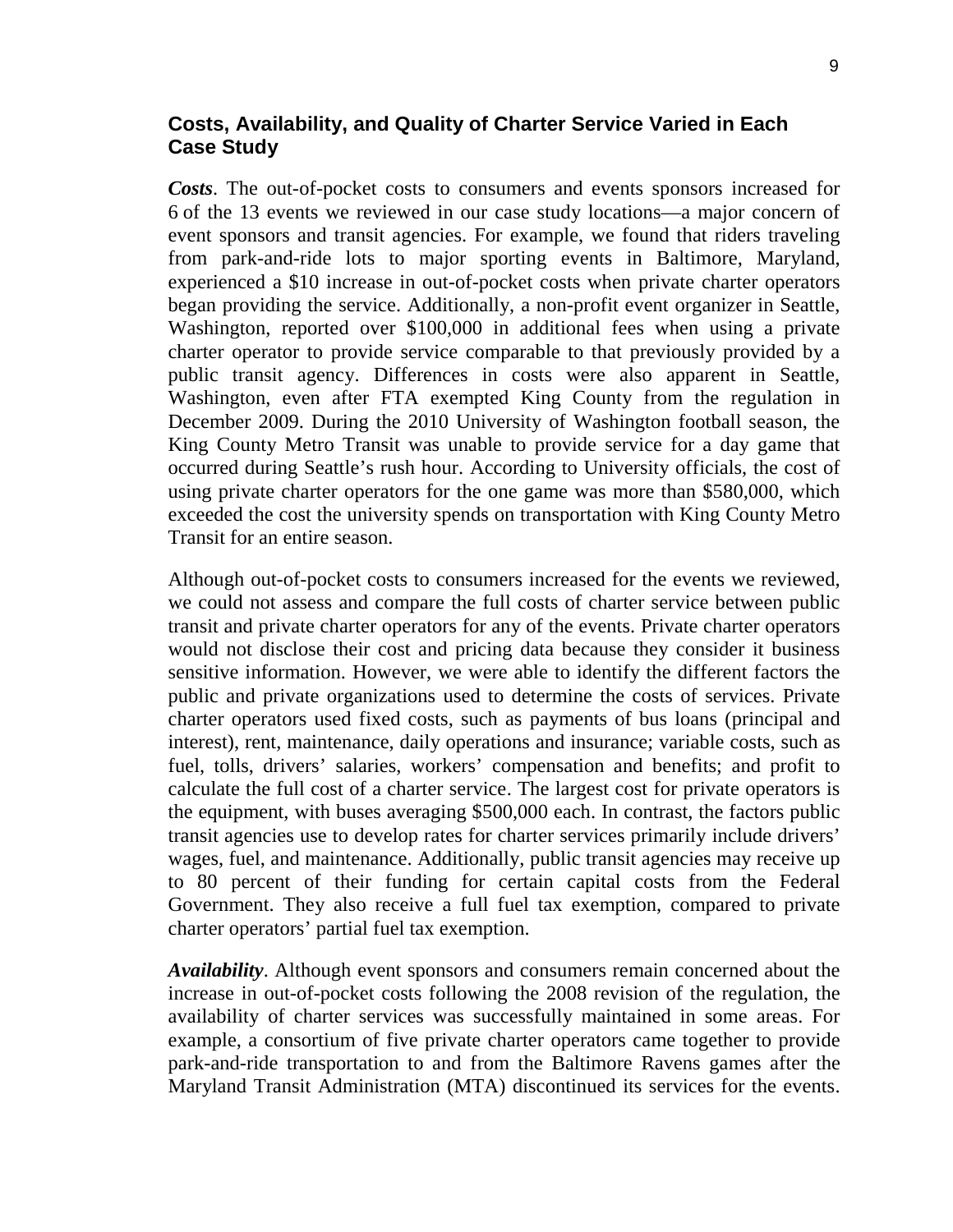At three large urban areas we visited, stakeholders believed private charter operators were more effective in providing certain transportation services. According to transit officials in Seattle, Baltimore, and Washington, D.C., many of the charter services they were providing before the 2008 regulation would be provided more efficiently by private charter operators, especially for events that required moving small groups of people. For example, Seattle's King County Metro Transit was agreeable to transitioning 24 of its 29 events, such as craft and garden shows, to private charter operators.

In contrast, the availability of charter service in some rural and nonurban areas was adversely affected. Increased penalties and a lack of understanding of the regulation's exceptions led some rural and nonurban transit agencies to discontinue services without a private charter operator to fill the transportation need. According to regional transit officials in Iowa and South Carolina, there are few or no private charter operators in their areas. These officials also stated that the available private charter operators were either unwilling to fill the need because of the costs or submitted expensive quotes to cover costs. For example, one rural transit agency in Iowa provided examples of three trips for seniors that were canceled due to the high costs of private charter transportation, such as that for a 4-hour trip for 15 low-income seniors at costs ranging from \$680 to \$1,600 per trip.

*Quality*. Revisions to the regulation also had varying impacts on the quality of transportation. We spoke to charter service stakeholders in our case studies about vehicle characteristics, transportation of persons with mobility problems, traffic congestion, and contingency planning in the event of an emergency. The regulation prevents requests for charter service from specifying characteristics of buses that would eliminate private charter operators. That is, a request for charter service cannot specify a requirement for buses with low floors or buses fueled by natural gas because public transit agencies typically own these types of assets. The public transit agencies and event sponsors we interviewed stated that the differences between vehicles owned by private charter operators and public transit agencies affected quality. Many of the private charter operators own over-the-road buses or vans designed for comfort of passengers on longer trips, whereas public transit buses are designed to move large numbers of people quickly. For example, event planners for a bicycling event in Ames, Iowa, stated that passengers experienced longer load and unload times on private charter buses taking them to and from the event because the buses lacked two doors and passengers had to climb steps to board the buses. On the other hand, officials with the Seattle Seahawks reported that fans riding private charter, over-the-road coaches to football games had a positive experience on private charter buses that included amenities such as rest rooms.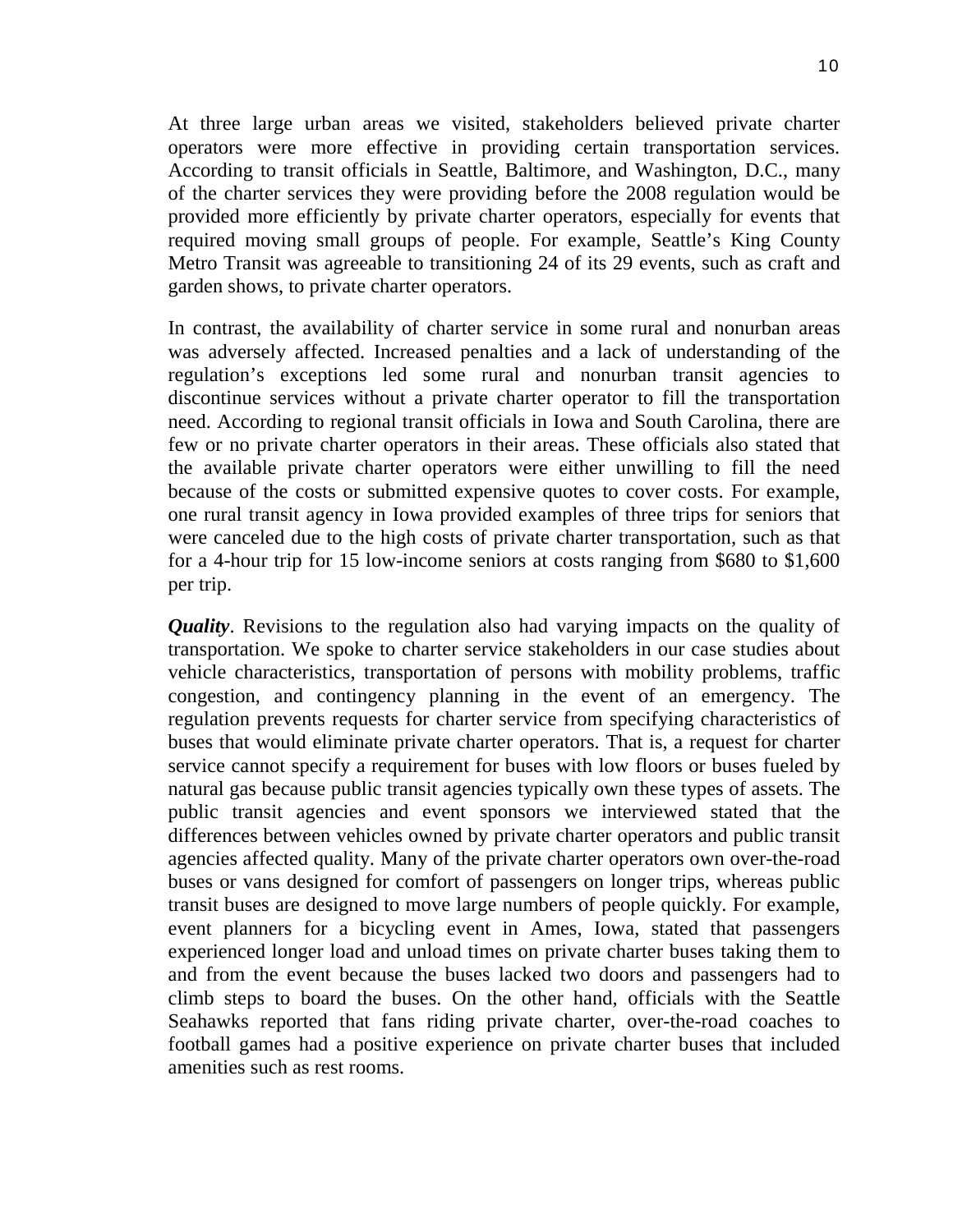Most event sponsors and at least one private charter operator in our case studies expressed concern over the quality of service for passengers with mobility issues. We did not find any instances where a private charter operator violated the Americans with Disabilities Act (ADA) in our case studies, but private charter operators and public transit agencies have different regulations and requirements for compliance with the ADA. Public transit vehicles must be 100 percent ADA compliant, whereas private charter operators must be able to provide ADA-compliant vehicles within 48 hours of receiving a request for such service. One private charter operator in Iowa experienced challenges transporting passengers for the National Veterans Golden Age Games. The company stated that it was looking into purchasing transit style buses to service events where there may be large numbers of people with mobility issues. Other private operators stated that for major events they supplement their normal fleet with ADAcompliant vehicles to meet the demand of passengers with mobility problems.

The revised regulation also impacted local officials planning efforts to mitigate traffic congestion in one case study location. Specifically, public transportation was an integral factor in the planning and development of urban stadiums in Seattle before FTA revised the regulation. Seattle is bordered by large bodies of water and has a limited number of highways servicing the areas where the large stadiums are located. To mitigate congestion and limit disruption to city commuters, city planners included the use of King County Metro Transit vehicles in Transportation Management Plans during the development phase of the stadiums. Representatives from the community, local government, and event sponsors negotiated these plans. After the 2008 regulation revision, several major event sponsors in Seattle switched to private charter operators for transportation. According to local officials and event sponsors at Seafair<sup>[15](#page-11-0)</sup> and the University of Washington, they experienced several challenges in transitioning to private charter operators. These challenges included slow loading and unloading times, the use of out-of-town drivers who were unfamiliar with local traffic patterns and streets, and poor communications with police responsible for traffic management.

In another case study, the revised regulation affected plans to respond to an emergency at large sports stadiums. City officials in Baltimore, Maryland, considered public transportation when developing contingency plans in the event of an emergency at downtown stadiums. Both local and Baltimore Ravens officials considered public transit drivers and vehicles more prepared to respond in the event of an emergency. According to Ravens officials, if an emergency were to happen at the stadium, transit bus drivers would have already been trained in evacuation and emergency response procedures, unlike private charter drivers.

<span id="page-11-0"></span><sup>&</sup>lt;sup>15</sup> Seafair is Seattle's 60-year-old summer festival focused on community events. The festival includes parades, hydroplane boat races, and air shows.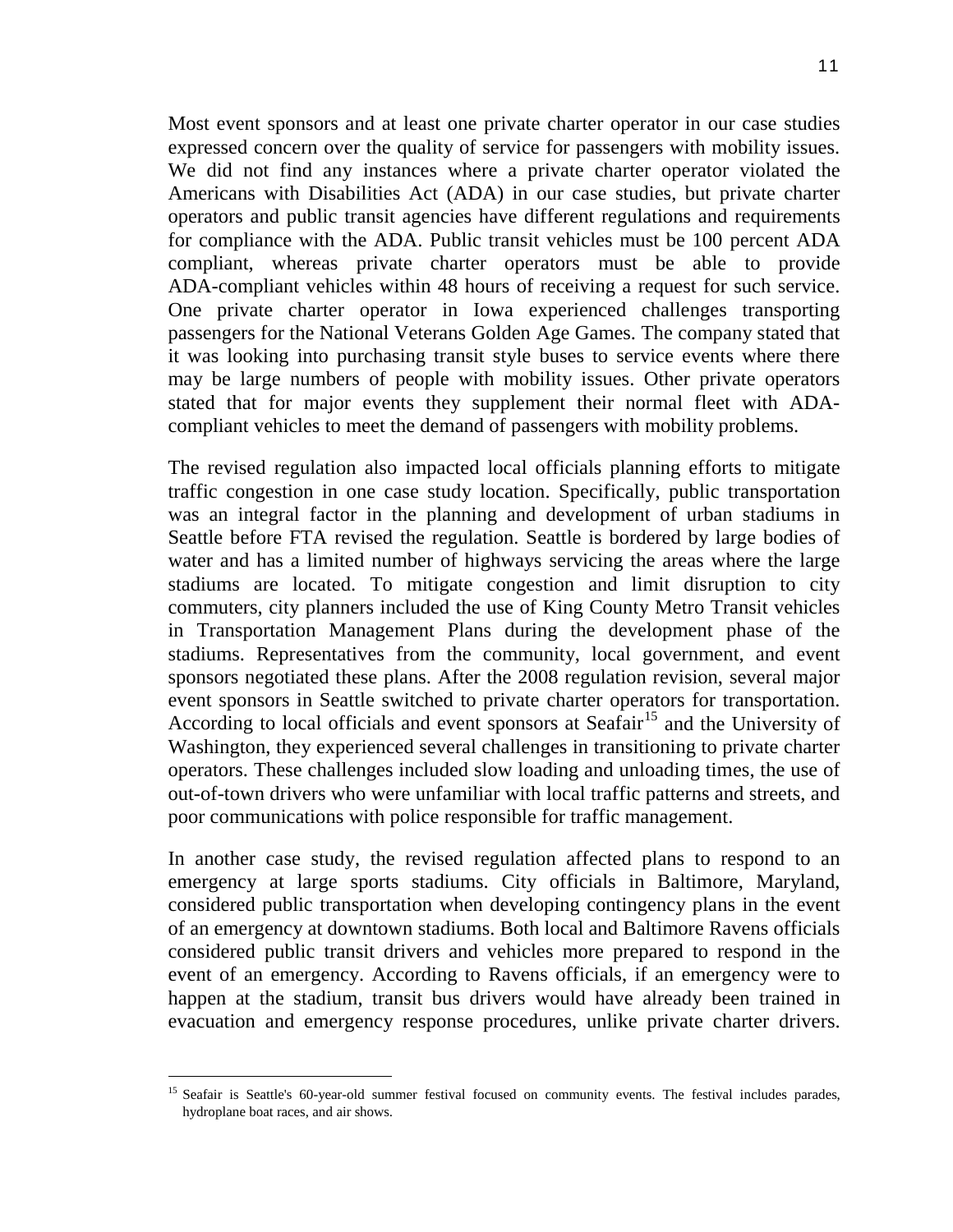Although not part of their standard training, private charter operators stated that they could also assist in an emergency response if needed.

## **Elements of the Revised Regulation Remain Unclear for Some Private Charter Operators and Public Transit Agencies**

Our case studies identified several instances in which either private charter operators or public transit agencies did not clearly understand the regulation, which underscores the ongoing challenge FTA faces in ensuring stakeholders comply with the regulation. Some rural transit officials have expressed a need for additional FTA outreach because they do not fully understand how to navigate the regulation's QHSO provisions. For example, according to a rural Iowa public transit agency, it did not understand why the regulations permit the public transit agency to provide transportation for a QHSO but not to other community organizations that provide similar services, such as transportation of preschool children to activities. Local officials also stated that the rural transit agency is the only organization in the vicinity that provides transportation assistance and cannot understand why an out-of-town private charter operator is brought in to provide transportation for a 2-mile trip. Another rural Iowa transit organization with two employees stated that it lacks the manpower to review and get a clear understanding of this particular provision of the regulation, and views the process of applying for a waiver or exception under the regulation as an administrative burden. According to FTA, one of the purposes of the exceptions in the regulation is to maintain flexibility for public transit agencies in nonurbanized and small urbanized areas to provide community-based public transportation, such as serving individuals with mobility limitations due to age, disabilities, or level of income.

Additionally, officials in Seattle requested that FTA either clarify the intent of the rule regarding the leasing of publicly funded transit assets or revise the regulation. Specifically, a private charter operator in Seattle contracted to provide charter service that King County Metro Transit previously provided to University of Washington football games. The private charter operator certified to the public transit agency that it had sought assistance and vehicles from all other companies in the geographic area and no assistance was available. As a result, the university agreed to allow the private charter operator to lease all transportation services from King County Metro Transit. For a period, the university paid the private charter operator, which in turn paid the public transit agency to provide the entire service. While the parties involved met the requirements of the regulation, transit officials questioned whether the leasing of all or most of the service from public transit aligned with the intent of the rule and unnecessarily increased the university's costs.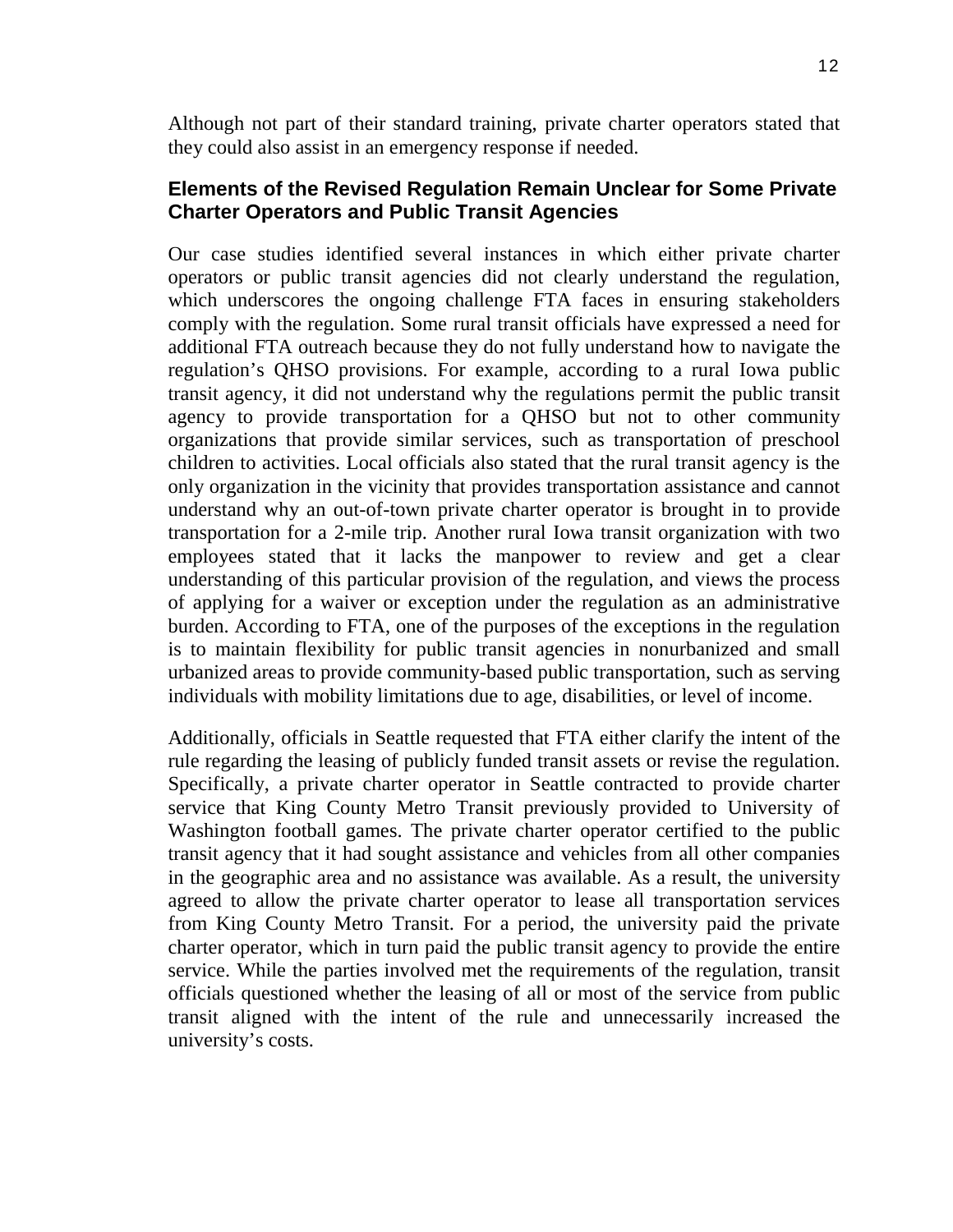Ultimately, officials at King County Metro Transit suggested that FTA revise the regulation to include a requirement for private charter operators to provide some meaningful percentage of the service before being allowed to lease from public transit agencies. FTA officials stated that exceptions have been granted to public transit agencies in situations where no private charter operator can provide all the needed service. According to the private charter operator in the University of Washington situation, it was not given an opportunity to demonstrate its ability to perform the service before King County was exempted from the rule.

As the Federal agency responsible for issuing the charter service regulation, FTA's role is to provide information so that stakeholders clearly understand the nature and requirements of the charter service regulation. After publication of the 2008 regulation, FTA initiated activities to educate the public, public transit agencies, and private charter operators on provisions of the revised regulation. FTA's outreach activities included holding information sessions in five major cities throughout the country and meeting with public transit and private charter industry stakeholders. According to FTA officials, they held regular staff meetings and tracked stakeholder issues related to the implementation of the rule through September 2010. However, many of these efforts have since subsided.

## **CONCLUSION**

Charter services are essential to meeting the transportation needs of Americans, from getting them to large national events or to small occasions in their local communities. With the issuance of its latest regulation 4 years ago, FTA took action to resolve longstanding conflicts and misunderstandings between public transit agencies and private charter operators about their roles in meeting charter service needs. However, weaknesses in FTA data and continuing misinterpretations of the regulation's requirements still exist. By providing public and private stakeholders with access to more timely and reliable information, including advice and education on how to most effectively carry out the regulation's requirements, FTA can help ensure fair competition for charter services while at the same time provide the flexibility permitted under the regulation. Further, gaining a better understanding of the rule's impact on the cost, availability, and quality of charter service would help FTA target renewed outreach efforts and determine whether it needs to modify the regulation.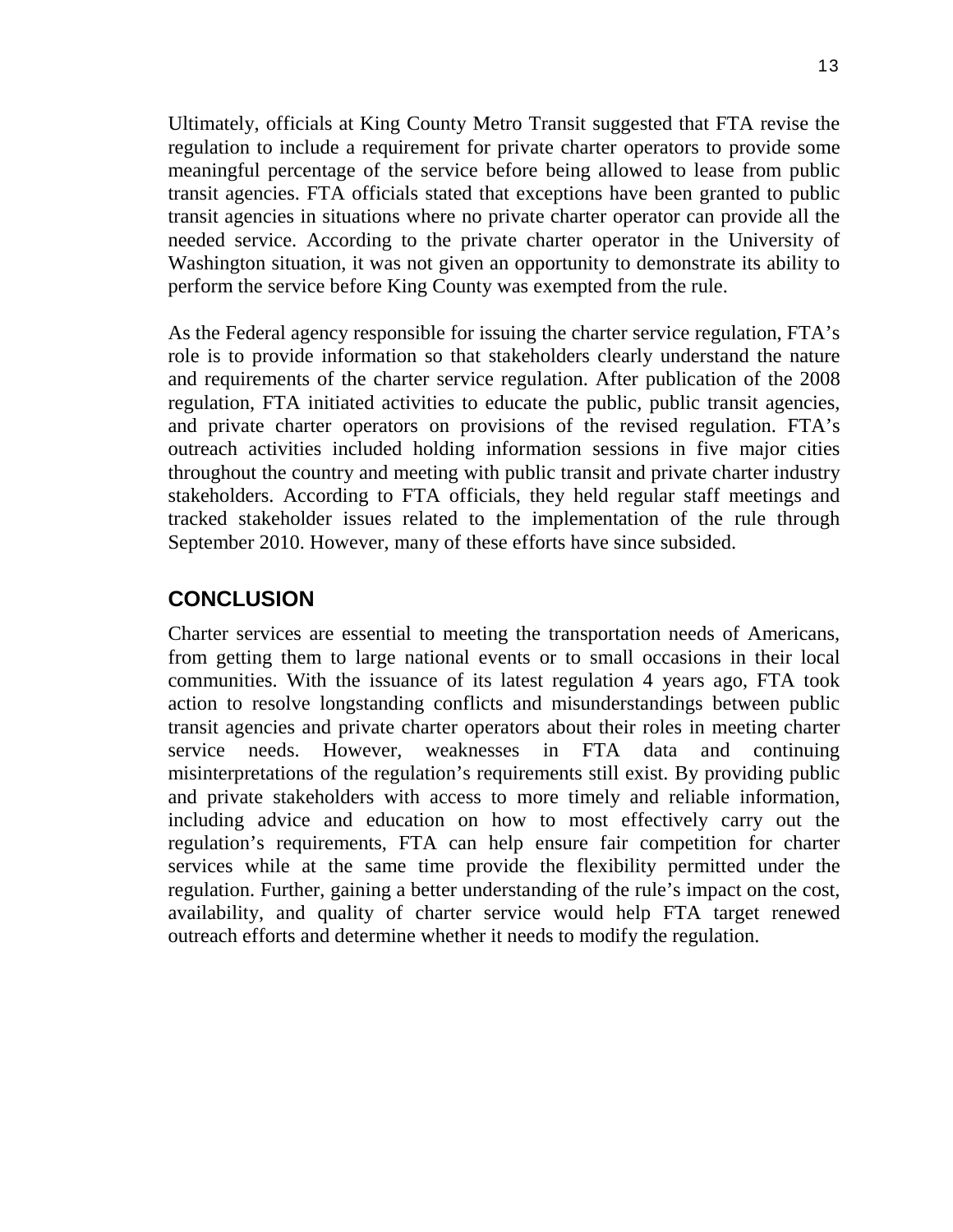## **RECOMMENDATIONS**

We recommend that the Federal Transit Administrator:

- 1. Develop a process for FTA staff to perform periodic data quality reviews of the private charter registration database and the charter service docket to address noncompliance, inaccuracies, duplication, and timeliness of charter service information.
- 2. Develop a process to coordinate with FMCSA to periodically verify the private charter registration data.
- 3. Include a link to FMCSA's Bus and Passenger Carrier Safety information on the FTA Charter Web site.
- 4. Resume tracking stakeholder issues and concerns, such as cost, quality, and availability of charter services, to determine whether revisions to the rule are needed, or if additional outreach and guidance is needed to help event sponsors, private charter operators, and public transit agencies effectively interpret the regulation.
- 5. Provide specialized outreach and guidance to help non-profit and human services agencies navigate the application process for Qualified Human Service Organization status.

# **AGENCY COMMENTS AND OFFICE OF INSPECTOR GENERAL RESPONSE**

We provided FTA with our draft report on March 14, 2012, and received its response on May 4, 2012. FTA's response is included in its entirety as an appendix to this report. We made technical clarifications in the final report, where appropriate, based on FTA's input to the draft report. FTA partially concurred with recommendation 1 and fully concurred with recommendations 2, 3, 4, and 5.

For recommendation 1, FTA partially concurred, stating that the accuracy of the information reported to the private charter registration database rests with reporting entities. However, FTA's administration of the database requires a level of due diligence to maximize its effectiveness and ensure data quality. During the course of our audit, FTA showed its commitment to providing quality data to charter service providers, which included verifying that private charter operators update their data every 2 years. When we pointed out several inaccuracies in the database, FTA moved quickly to update the data. Further, we expect FTA's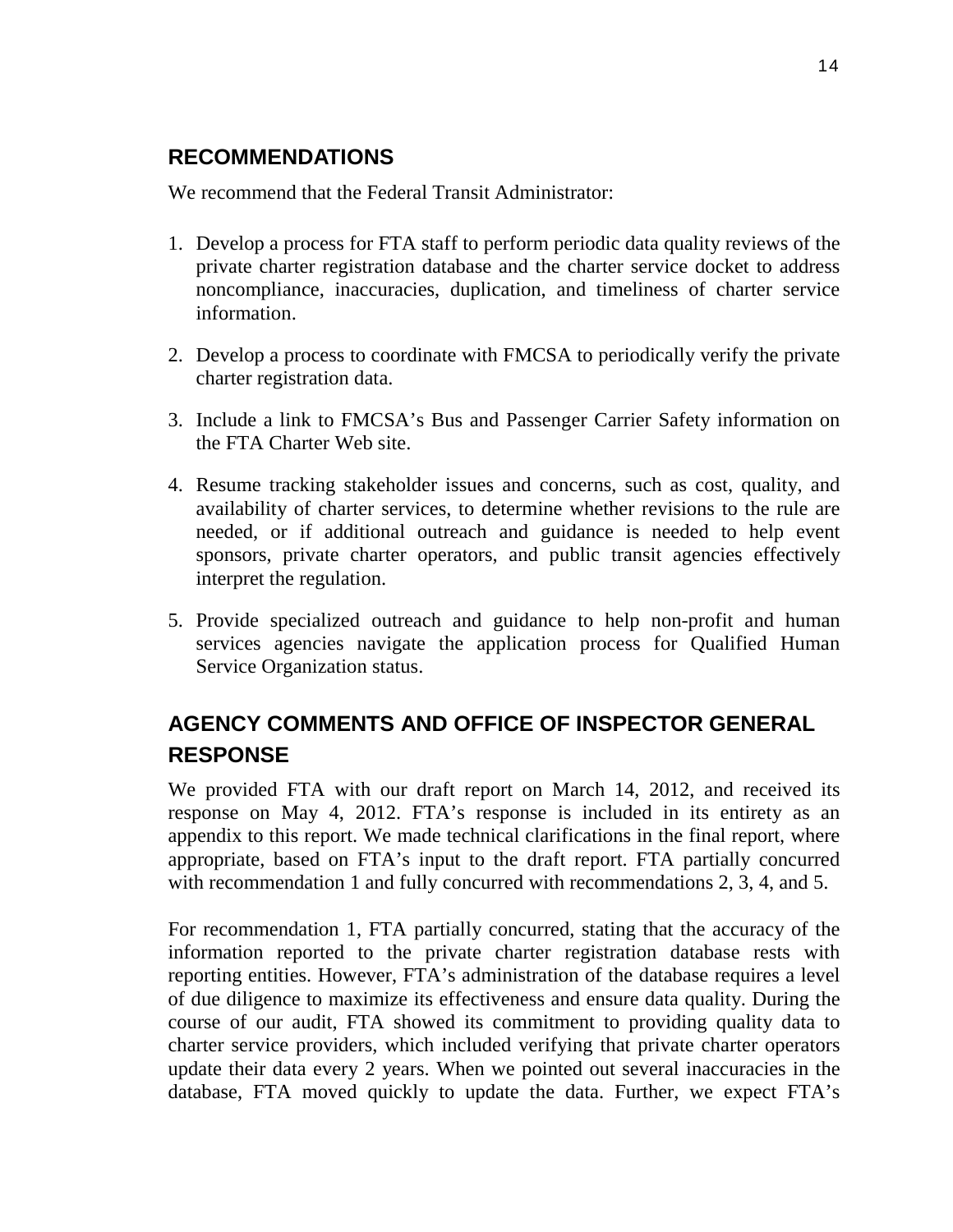planned actions for recommendation 2, which involve coordination with FMCSA, will also help meet the intent of recommendation 1 by leveraging existing data on private charter operators. We consider this recommendation resolved but open pending receipt of documentation supporting actions taken for recommendation 2.

For recommendations 2, 3, and 5, we consider FTA's planned actions responsive and consider these recommendations resolved but open pending receipt of documentation supporting the actions taken.

For recommendation 4, FTA concurred and agreed to continue to conduct outreach and monitor stakeholder issues via existing conferences for event sponsors, private charter operators, and public transit agencies to assist them with effectively interpreting the regulation. FTA is already a participant in national transit conferences and conducts internal agency management meetings that include regional offices, which are venues for obtaining ongoing feedback on the regulation as well as identifying and addressing potential cross-cutting concerns of charter service stakeholders. Accordingly, we consider this recommendation resolved but open pending receipt of documentation on FTA's specific plans to seek input from internal and external stakeholders through existing venues.

## **ACTIONS REQUIRED**

FTA's planned actions for all five recommendations are responsive, and its target action dates are appropriate. In accordance with follow-up provisions in Department of Transportation Order 8000.1C, we request that FTA provide our office, within 30 days of this report, documentation of its plan to seek input from internal and external stakeholders through existing venues. We also request that FTA provide information demonstrating completion of its planned actions. All five recommendations will remain open pending receipt of this information.

We appreciate the courtesies and cooperation of Federal Transit Administration representatives during this audit. If you have any questions concerning this report, please call me at (202) 366-5630 or Gary Middleton, Program Director, at (202) 366-0625.

#

cc: Audit Liaison, FTA, TBP Audit Liaison, OST, M-1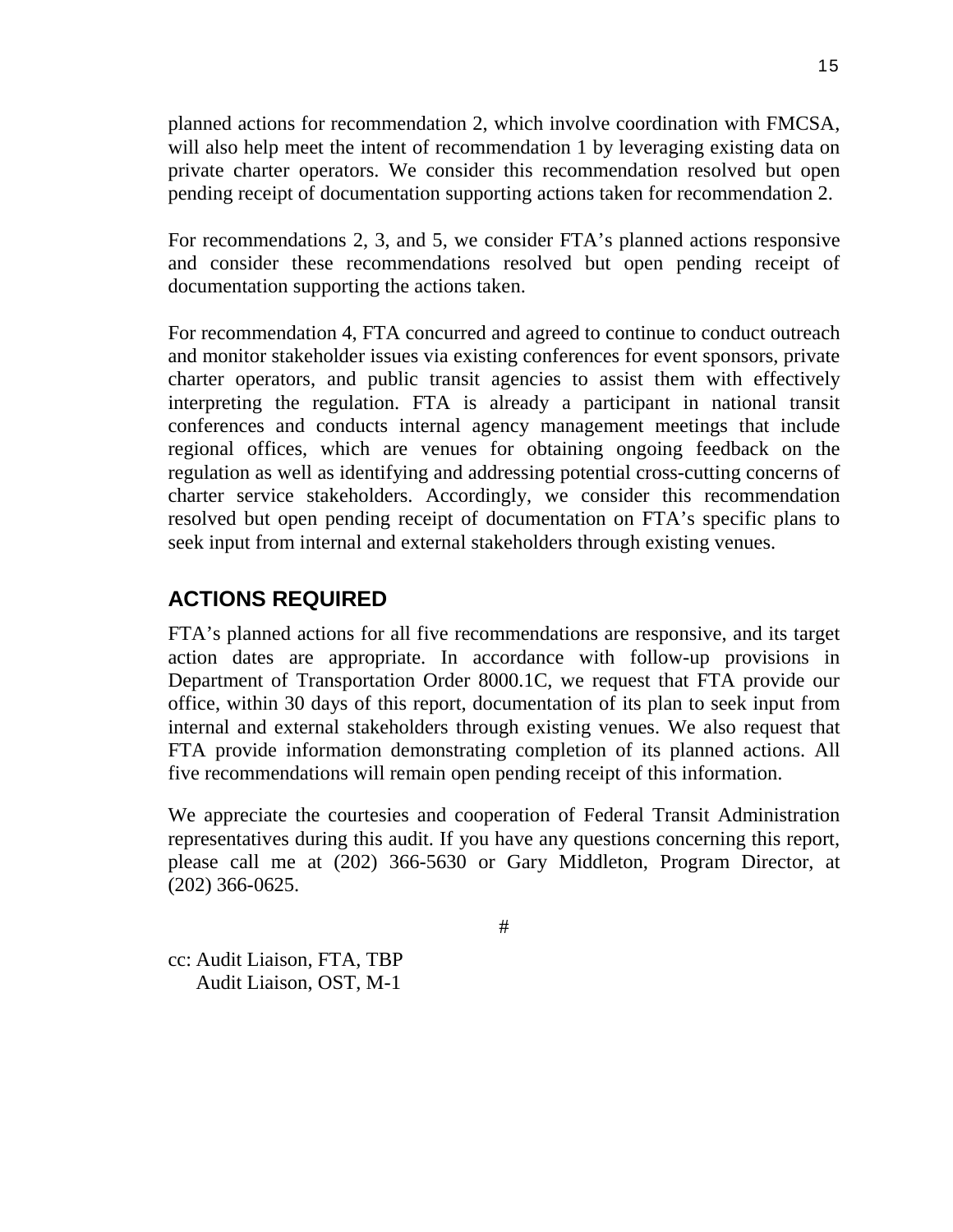## **EXHIBIT A. SCOPE AND METHODOLOGY**

We conducted this performance audit from November 2010 through March 2012 in accordance with generally accepted Government auditing standards. Those standards require that we plan and perform the audit to obtain sufficient, appropriate evidence to provide a reasonable basis for our findings and conclusions based on our audit objectives. We believe that the evidence obtained provides a reasonable basis for our findings and conclusions based on our audit objectives.

We interviewed personnel from FTA's Office of Chief Counsel, the Ombudsman for Charter Services, and the Office of Program Management at FTA Headquarters in Washington, D.C., and officials in four of FTA's 10 regional offices. The purpose of our interviews was to determine individual roles, responsibilities, and direct involvement in the implementation of the 2008 charter service regulation.

To evaluate FTA's implementation of the charter service regulation, we reviewed FTA's charter service final rules and demonstration report, charter service guidance, policies and procedures, and planning and outreach documentation for the charter service regulation. We reviewed other relevant laws, acts, and rulemaking documents that established the charter service regulation as well as amendments to the final rules. We reviewed congressional appropriations documents and court filings and decisions associated with the charter service exception for King County, Washington.

We reviewed the process FTA used to respond to requests for decisions from private charter operators and public transit agencies by obtaining FTA's charter service indices and charter service records in the Federal docket system for the years 2008 through 2011. We analyzed advisory opinions, petitions for exceptions, general complaints, cease and desist orders, and complaints for removal. We assessed the number of requests filed and FTA's timeliness to render a binding decision based on the charter service regulation. In addition, we reviewed quarterly reports from public transit agencies that provided charter service under the regulation's exceptions guidelines.

We examined 609 registered private charter operators in FTA's private charter registration database to ensure the accuracy and reliability of the data. We obtained electronic files of charter service registrants and compared the data to the Federal Motor Carrier Safety Administration's Safety and Fitness Electronic Records and Licensing and Insurance Public systems to ensure that the charter company held proper operating authority, licensing, and insurance; was not barred from providing charter service; and met requirements of the charter service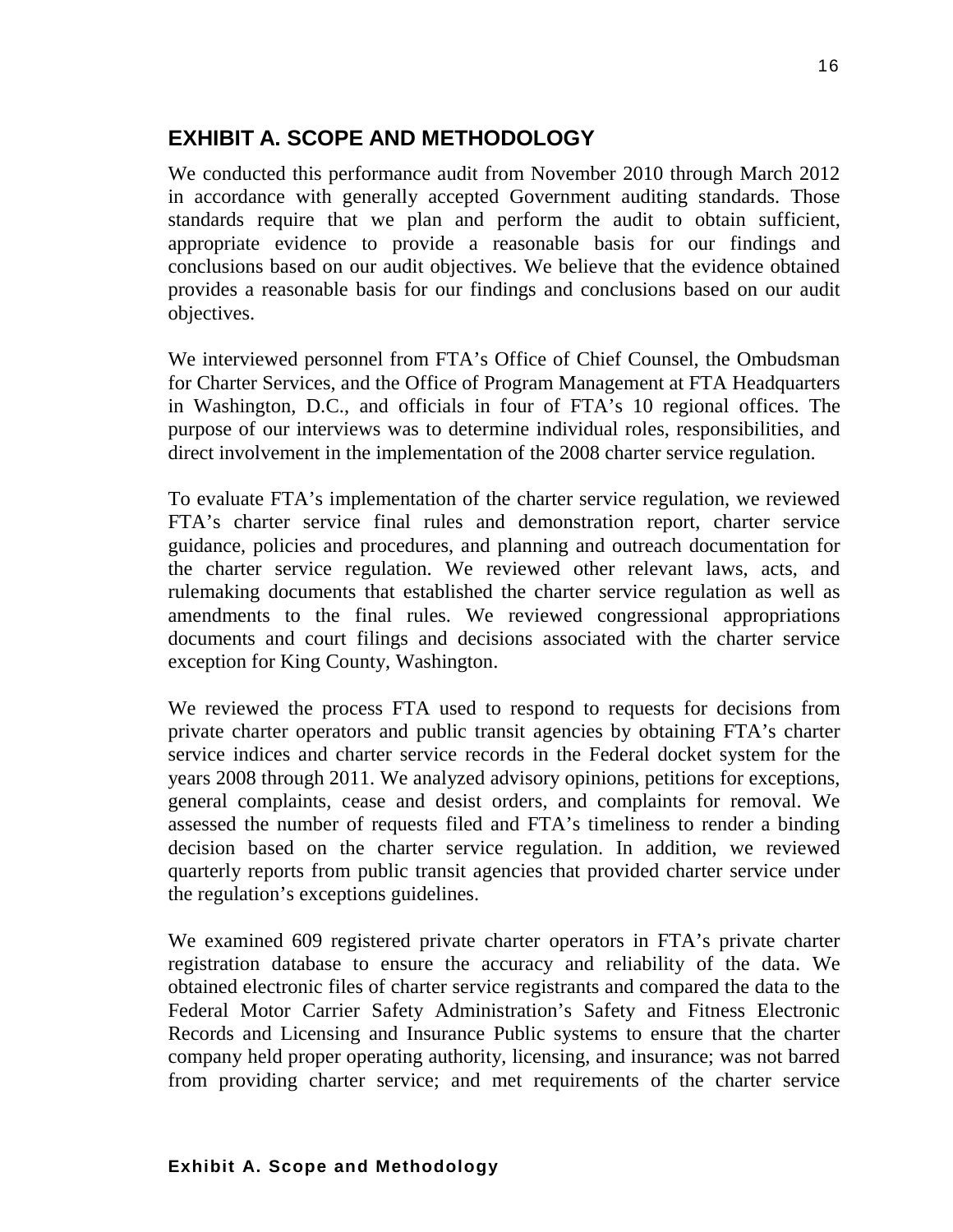regulation. We also verified the data compared in both systems for accuracy and consistency.

To assess the impact of the 2008 charter service regulation revision on the cost, availability, and quality of charter service at selected locations, we conducted our fieldwork using a case study approach that included meetings with motor coach and bus associations, private charter operators, public transit associations, public transit agencies, local government officials, and event organizers. We selected the case studies based on geographic location, population, receipt of Federal funds, and information gathered through discussions with public and private stakeholders. Our four case study locations were the Baltimore, Maryland, and Washington, D.C., area; Seattle, Washington; the Augusta, Georgia, and Florence, South Carolina area; and the Des Moines and Ames, Iowa, area. We also interviewed regional counsel and administrators in Atlanta, Georgia; Kansas City, Missouri; Philadelphia, Pennsylvania; and Seattle, Washington, the four FTA regions where we conducted case studies.

We used key factors in selecting a mix of case study locations. Specifically, the Baltimore, Maryland, and Washington, D.C., area is a large-sized urban area that was easily accessible to our auditors; Seattle, Washington, is exempt from the 2008 charter service regulation; the Augusta, Georgia, and Florence, South Carolina, area is a small-sized rural area; and Des Moines and Ames, Iowa, is a mid-sized urban and rural area with known issues concerning the charter service regulation. For our case studies, we interviewed and gathered documentation from stakeholders, including event organizers and sponsors, public transit agencies, local government officials, and private charter operators. We reviewed quality of service, ridership, safety and security requirements, accessibility, changes in service, and cost-of-service data associated with the regulation.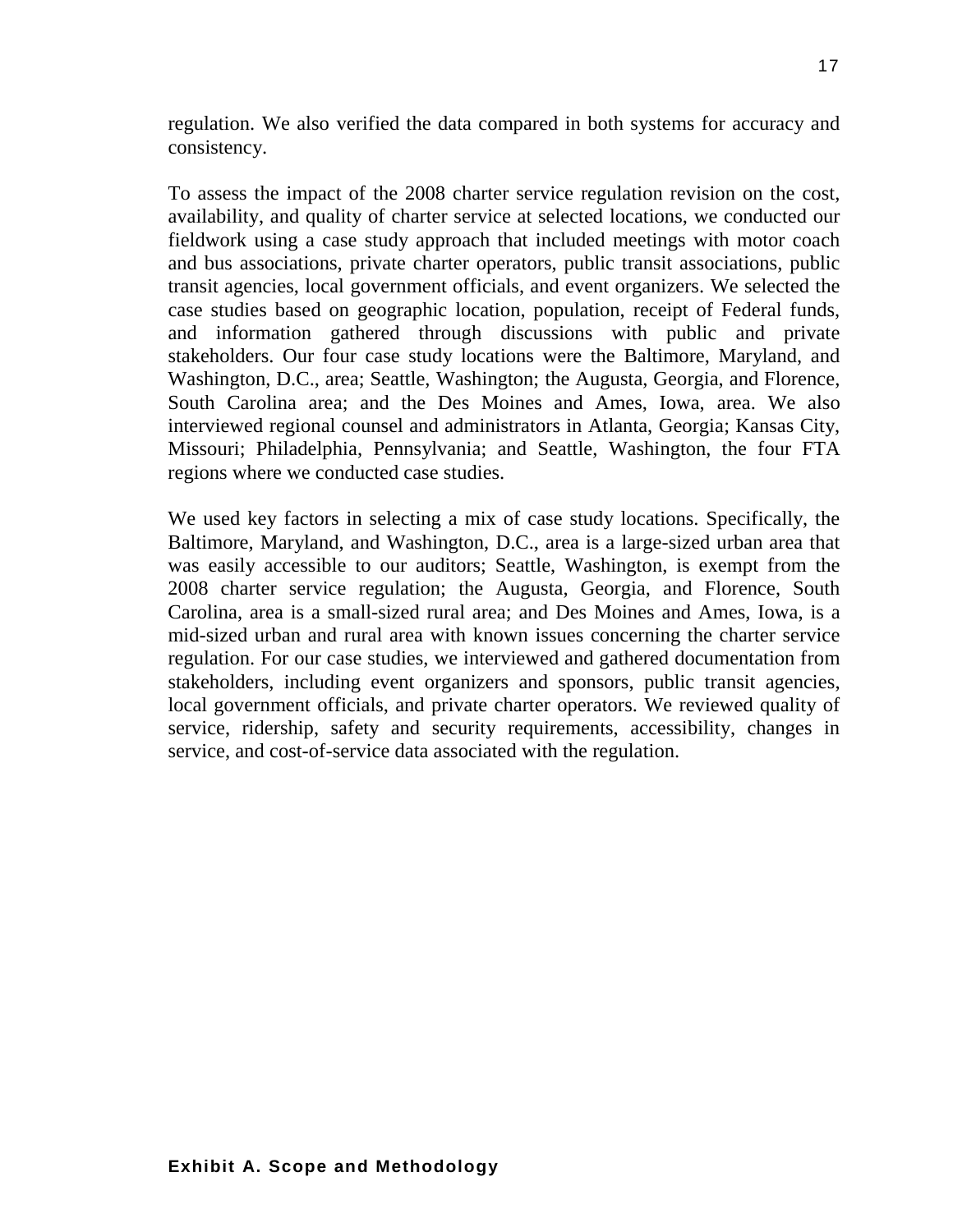## **EXHIBIT B. ORGANIZATIONS VISITED OR CONTACTED**

#### **FEDERAL TRANSIT ADMINISTRATION (FTA)**

| <b>Offices</b>   | Location         |
|------------------|------------------|
| FTA Headquarters | Washington, DC   |
| FTA Region 3     | Philadelphia, PA |
| FTA Region 4     | Atlanta, GA      |
| FTA Region 7     | Kansas City, MO  |
| FTA Region 10    | Seattle, WA      |

#### **BALTIMORE, MD / WASHINGTON, DC CASE STUDY**

| Organization                                             | Location       | <b>Type</b>               |
|----------------------------------------------------------|----------------|---------------------------|
| Maryland Transit<br>Administration                       | Baltimore, MD  | <b>Public Transit</b>     |
| Washington Metropolitan Area<br><b>Transit Authority</b> | Washington, DC | <b>Public Transit</b>     |
| Bill Rohrbaugh's Charter<br>Service, Inc.                | Manchester, MD | <b>Private Charter</b>    |
| Golden Ring Travel                                       | Baltimore, MD  | <b>Private Charter</b>    |
| <b>Preakness</b>                                         | Baltimore, MD  | Event Sponsors/Organizers |
| Ravens                                                   | Baltimore, MD  | Event Sponsors/Organizers |
| Baltimore City Department of<br>Transportation           | Baltimore, MD  | Government Entity         |

#### **SEATTLE, WA CASE STUDY**

| Organization                   | Location     | Type                   |
|--------------------------------|--------------|------------------------|
| King County Metro Transit      | Seattle, WA  | <b>Public Transit</b>  |
| <b>Starline Luxury Coaches</b> | Seattle, WA  | <b>Private Charter</b> |
| <b>Bellair Charters</b>        | Ferndale, WA | <b>Private Charter</b> |

## **Exhibit B. Organizations Visited or Contacted**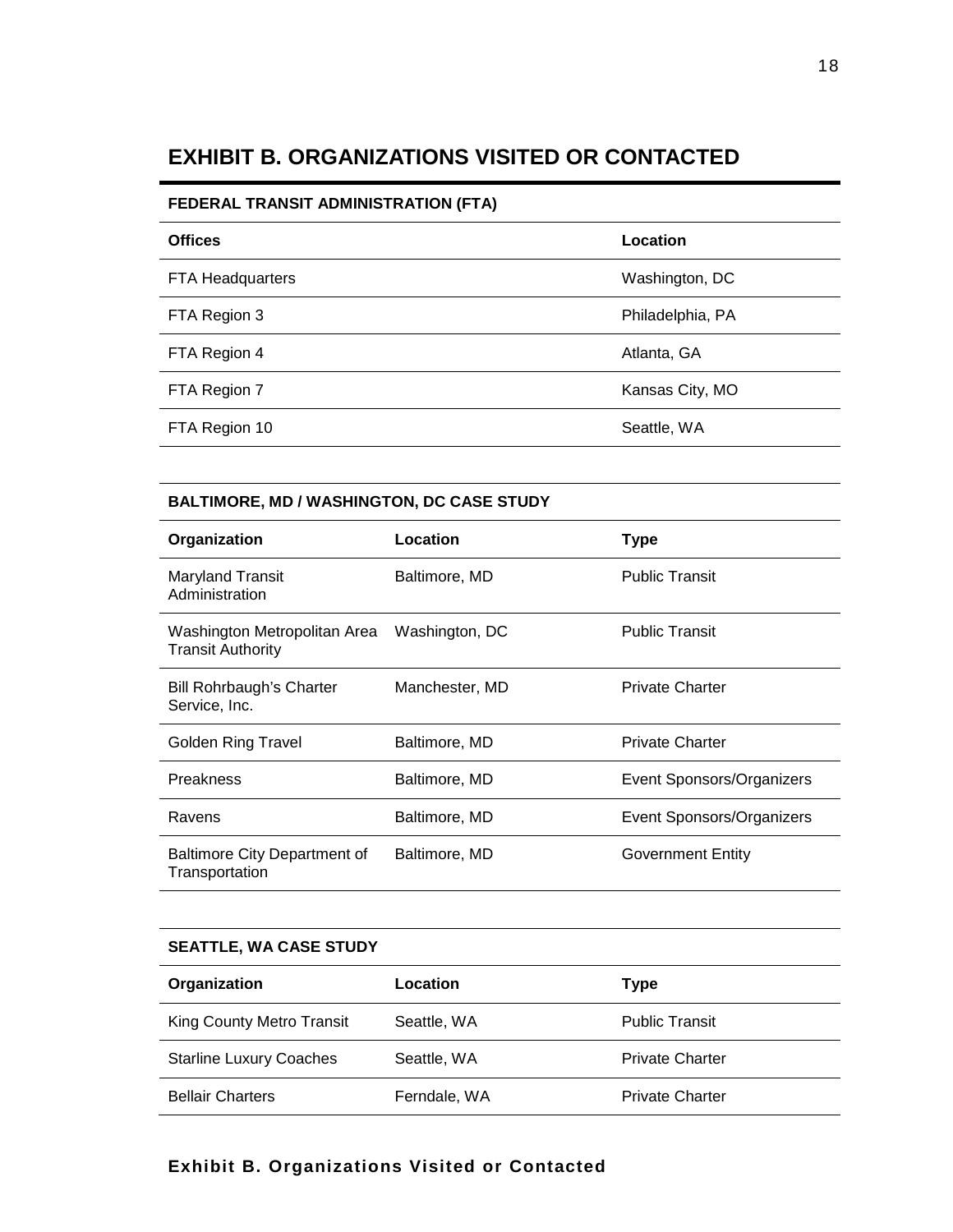| NorthWest Navigator Luxury<br>Coaches                  | Portland, OR | <b>Private Charter</b>    |
|--------------------------------------------------------|--------------|---------------------------|
| <b>Mariners</b>                                        | Seattle, WA  | Event Sponsors/Organizers |
| Seafair                                                | Seattle, WA  | Event Sponsors/Organizers |
| Seahawks                                               | Seattle, WA  | Event Sponsors/Organizers |
| University of Washington<br><b>Athletic Department</b> | Seattle, WA  | Event Sponsors/Organizers |
| Seattle Department of<br>Transportation                | Seattle, WA  | Government Entity         |
| Seattle Police Department                              | Seattle, WA  | Government Entity         |

#### **AUGUSTA, GA / FLORENCE, SC CASE STUDY**

| Organization                                        | Location          | Type                      |
|-----------------------------------------------------|-------------------|---------------------------|
| Augusta Public Transit                              | Augusta, GA       | <b>Public Transit</b>     |
| <b>Richmond County Transit</b>                      | Augusta, GA       | <b>Public Transit</b>     |
| Pee Dee Regional<br><b>Transportation Authority</b> | Florence, SC      | <b>Public Transit</b>     |
| Horizon Motor Coach                                 | Harlem, GA        | <b>Private Charter</b>    |
| Lewis Bus Lines                                     | Augusta, GA       | <b>Private Charter</b>    |
| Savannah River Charters and<br>Tours                | North Augusta, SC | <b>Private Charter</b>    |
| Augusta Convention and<br><b>Visitors Bureau</b>    | Augusta, GA       | Event Sponsors/Organizers |
| Augusta Sheriff's Department                        | Augusta, GA       | <b>Government Entity</b>  |
| Augusta Traffic Engineering<br>Division             | Augusta, GA       | Government Entity         |

#### **DES MOINES and AMES, IA CASE STUDY**

| Organization | Location | Type                  |
|--------------|----------|-----------------------|
| CyRide       | Ames, IA | <b>Public Transit</b> |

#### 19

## **Exhibit B. Organizations Visited or Contacted**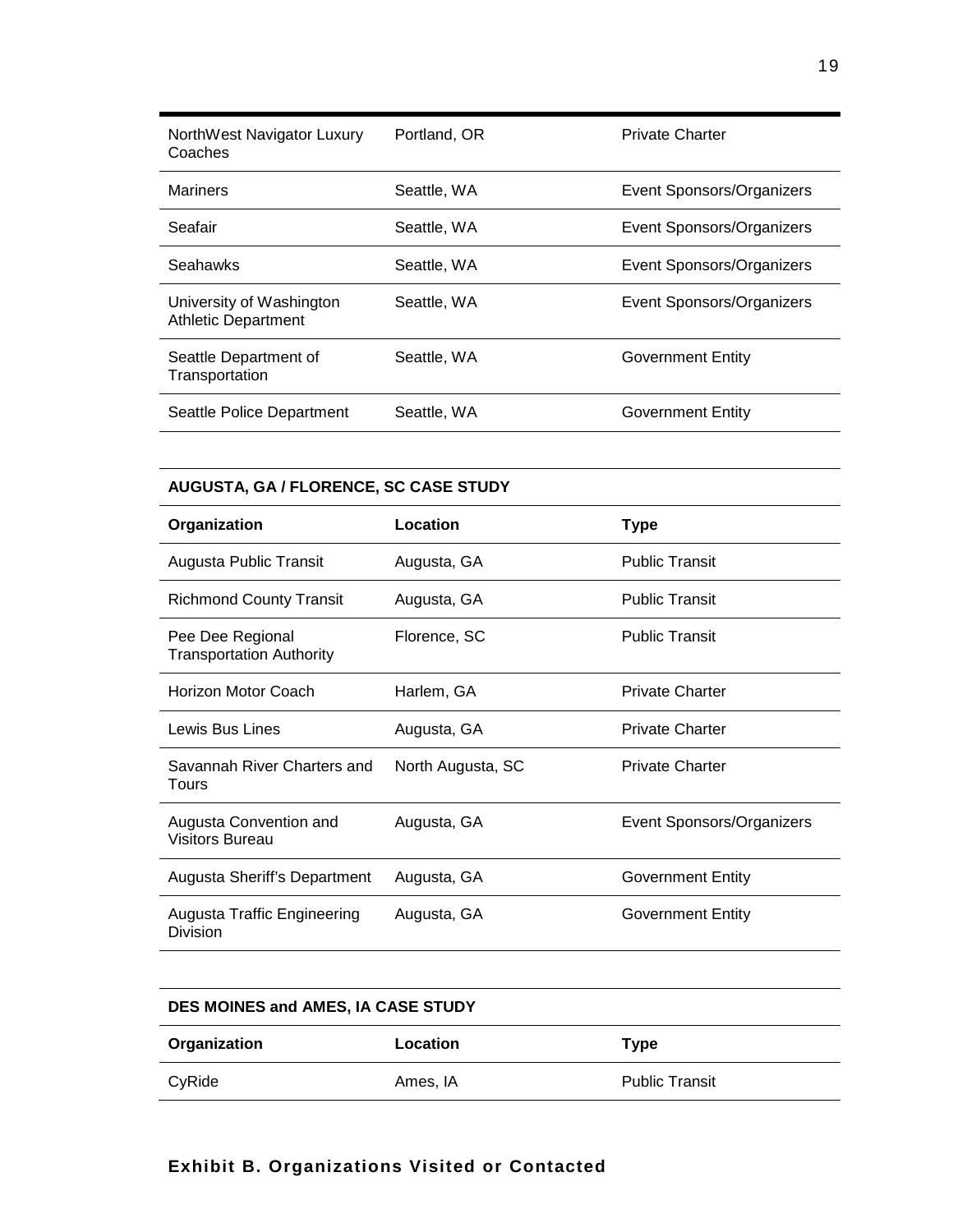| Des Moines Area Regional<br><b>Transit Authority</b>  | Des Moines, IA            | <b>Public Transit</b>     |
|-------------------------------------------------------|---------------------------|---------------------------|
| <b>Iowa Public Transit</b><br>Association             | Various Locations in Iowa | <b>Public Transit</b>     |
| CIT Charters, Inc.                                    | Ames, IA                  | <b>Private Charter</b>    |
| Hawkeye Stages, Inc.                                  | Des Moines, IA            | <b>Private Charter</b>    |
| Trans Iowa Charters, LLC                              | Des Moines, IA            | <b>Private Charter</b>    |
| Ames Convention and Visitors<br><b>Bureau</b>         | Ames, IA                  | Event Sponsors/Organizers |
| HyVee Triathlon                                       | Des Moines, IA            | Event Sponsors/Organizers |
| Iowa State University                                 | Ames, IA                  | Event Sponsors/Organizers |
| Iowa State Fair Authority                             | Des Moines, IA            | Event Sponsors/Organizers |
| The Principal Charity Classic                         | Urbandale, IA             | Event Sponsors/Organizers |
| Des Moines Area Metropolitan<br>Planning Organization | Des Moines, IA            | <b>Government Entity</b>  |
| City of Des Moines Traffic<br>Division                | Des Moines, IA            | <b>Government Entity</b>  |
| Des Moines Police<br>Department                       | Des Moines, IA            | <b>Government Entity</b>  |

#### **OTHER PUBLIC TRANSIT AGENCY**

| Organization                                                  | Location      | Type                  |
|---------------------------------------------------------------|---------------|-----------------------|
| Rochester Genesee Regional<br><b>Transportation Authority</b> | Rochester, NY | <b>Public Transit</b> |

## **INDUSTRY ASSOCIATIONS AND UNIONS**

| Organization              | Location       | Type                                  |
|---------------------------|----------------|---------------------------------------|
| Amalgamated Transit Union | Washington, DC | Transit Union (Public and<br>Private) |
| American Bus Association  | Washington, DC | <b>Industry Association</b>           |

## **Exhibit B. Organizations Visited or Contacted**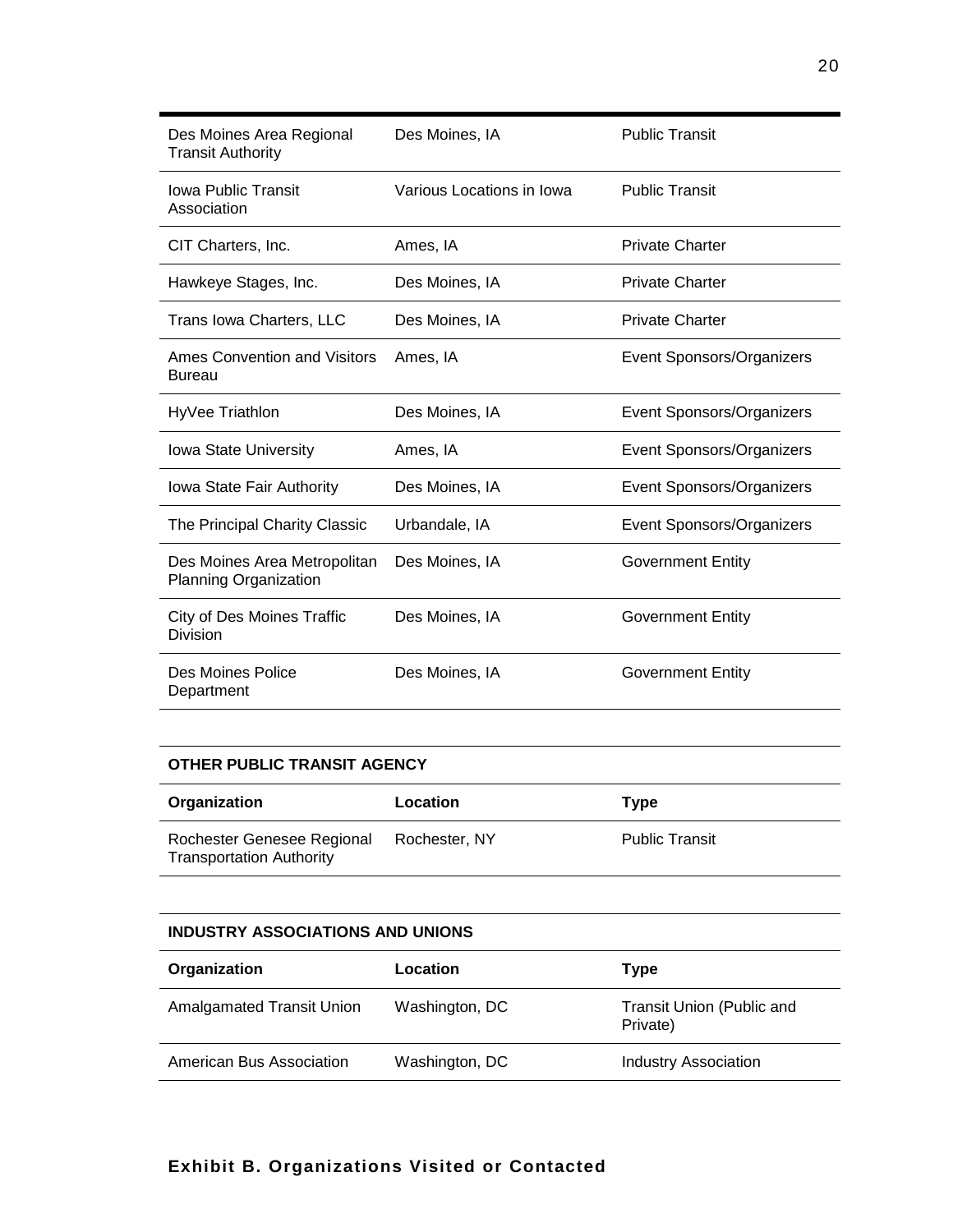| American Public<br><b>Transportation Association</b>             | Washington, DC | <b>Industry Association</b> |
|------------------------------------------------------------------|----------------|-----------------------------|
| <b>Community Transportation</b><br><b>Association of America</b> | Washington, DC | <b>Industry Association</b> |
| United Motorcoach<br>Association                                 | Alexandria, VA | <b>Industry Association</b> |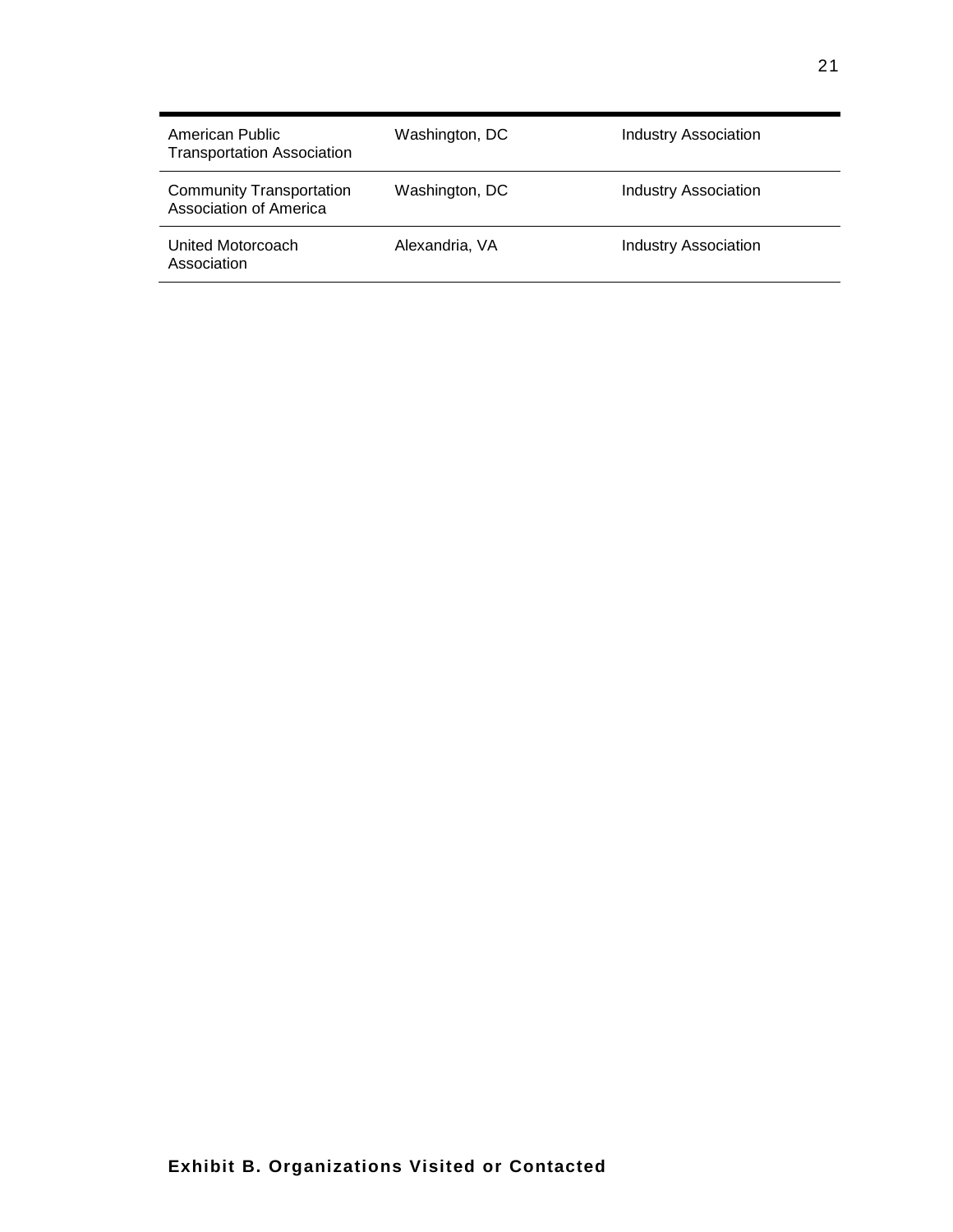# **EXHIBIT C. SIGNIFICANT CHANGES TO THE CHARTER SERVICE REGULATION**

*Revised definition of charter service –* This was a controversial provision during the negotiated rulemaking discussions. FTA attempted to clarify the definition, while also offering flexibilities through exceptions in the rule to fulfill public transit agencies community-based public transportation missions. Under the revised regulation, public transportation agencies are considered to be providing charter service if a third party requests exclusive use of a bus or van for a negotiated price or pays for the transportation, or if the transportation is to events that occur on an irregular basis or for a limited duration, and where a higher rate than the usual public transit fare is charged.

*New private charter registration database* – This allows private charter operators to indicate areas where they would be willing to perform charter service. In addition, public transit agencies that receive requests for charter service can notify private charter operators in their geographic area of the business opportunity. After receiving a request for charter service, a public transit agency may (1) decline to provide the service with or without referring the person requesting the service to the charter registration Web site, (2) provide service under one of the charter service exceptions, or (3) provide notification of the request to registered charter providers. If a public transit agency is interested in providing the service, the agency must send an e-mail notification to charter operators who are registered on the FTA Web site in the transit agency's geographic service area. A public transit agency may provide the service if no private charter operator responds to the notification.

*New Qualified Human Service Organization Registry* – This allows qualified human service organizations that serve individuals with low income, advanced age, or disabilities to register with FTA to receive free or reduced rate services from a public transit agency. The charter service regulation provides an automatic exception to the regulation for qualified human service organizations that receive funding from one of 64 Federal human service programs listed in Appendix A of the regulation. Those qualified human service organizations that do not receive assistance from one of the programs listed in the regulation may apply for an exception through FTA's Qualified Human Service Registry.

*Exemptions and exceptions for when public transit agencies may provide charter service* – Exemptions from the rule include transporting transit employees for training purposes in nonurbanized areas, performing emergency preparedness and planning operations, responding to immediate emergencies, and serving populations covered by specific Federal grants dedicated to program purposes. FTA also provides exceptions that allow transit agencies to conduct charter service

#### **Exhibit C. Significant Changes to the Charter Service Regulation**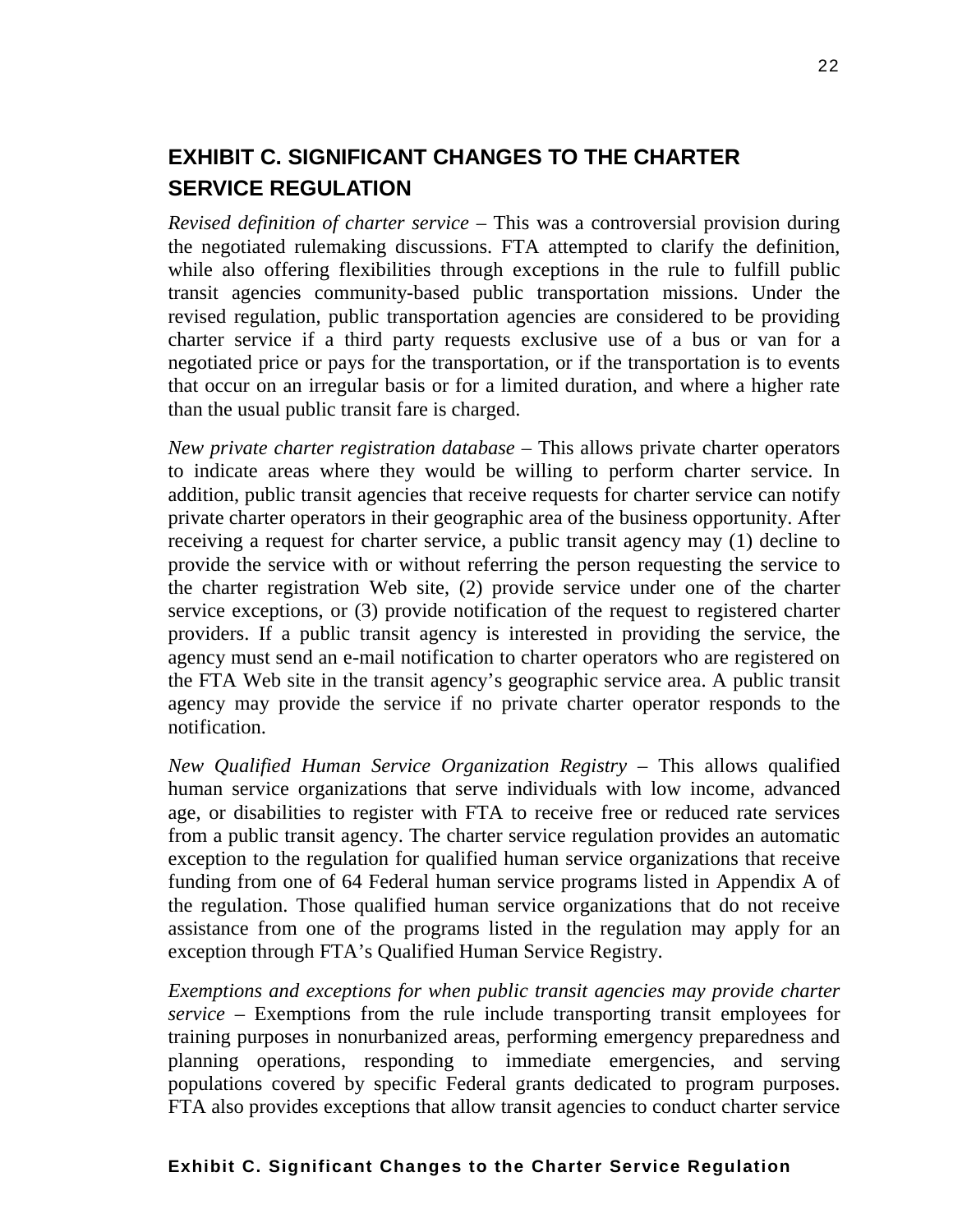for Government officials on Government business for up to 80 hours per year, QHSOs, and private charter operators leasing vehicles and drivers from the public transit agency. Public transit agencies can also provide charter service when service is agreed upon by all private charter operators registered in the same geographic area in FTA's database. Finally, public transit agencies can provide charter service by petitioning the FTA Administrator for an exception due to (1) events of regional or national significance, (2) hardship for areas under 200,000 in population, and (3) unique time-sensitive events.

*Processes for advisory opinions, complaints, and hearings and penalties for violations of the regulation –* Private charter operators and public transit agencies may request formal advisory opinions and cease and desist orders<sup>[16](#page-23-0)</sup> related to charter service issues. They typically request an advisory opinion from FTA to help them interpret and apply the regulation correctly. According to the regulation, FTA will make every effort to respond to a request for an advisory opinion within 10 days of receipt of a request that includes the required information. [17](#page-23-1) A more detailed complaint process allows private charter operators and public transit agencies to petition for the removal of a registered charter provider or QHSO from the charter registration Web site for reasons such as bad faith, fraud, lapse of insurance, and lapse of documentation.<sup>[18](#page-23-2)</sup> Private charter operators may also make complaints against public transit agencies providing service that is prohibited under the charter service regulation.<sup>[19](#page-23-3)</sup> To improve transparency, FTA created public dockets in the Federal Document Management System for advisory opinions, petitions to the administrator for exceptions from the regulation, complaints, and hearings.

<span id="page-23-0"></span><sup>&</sup>lt;sup>16</sup> A request for a cease and desist order is a remedy that FTA may pursue if a public transit agency is found in noncompliance with the regulation.

<span id="page-23-1"></span> $17$  49 C.F.R. § 604.19(b).

<span id="page-23-2"></span><sup>18</sup> 49 C.F.R. § 604.26.

<span id="page-23-3"></span><sup>19</sup> 49 C.F.R. § 604.27(a).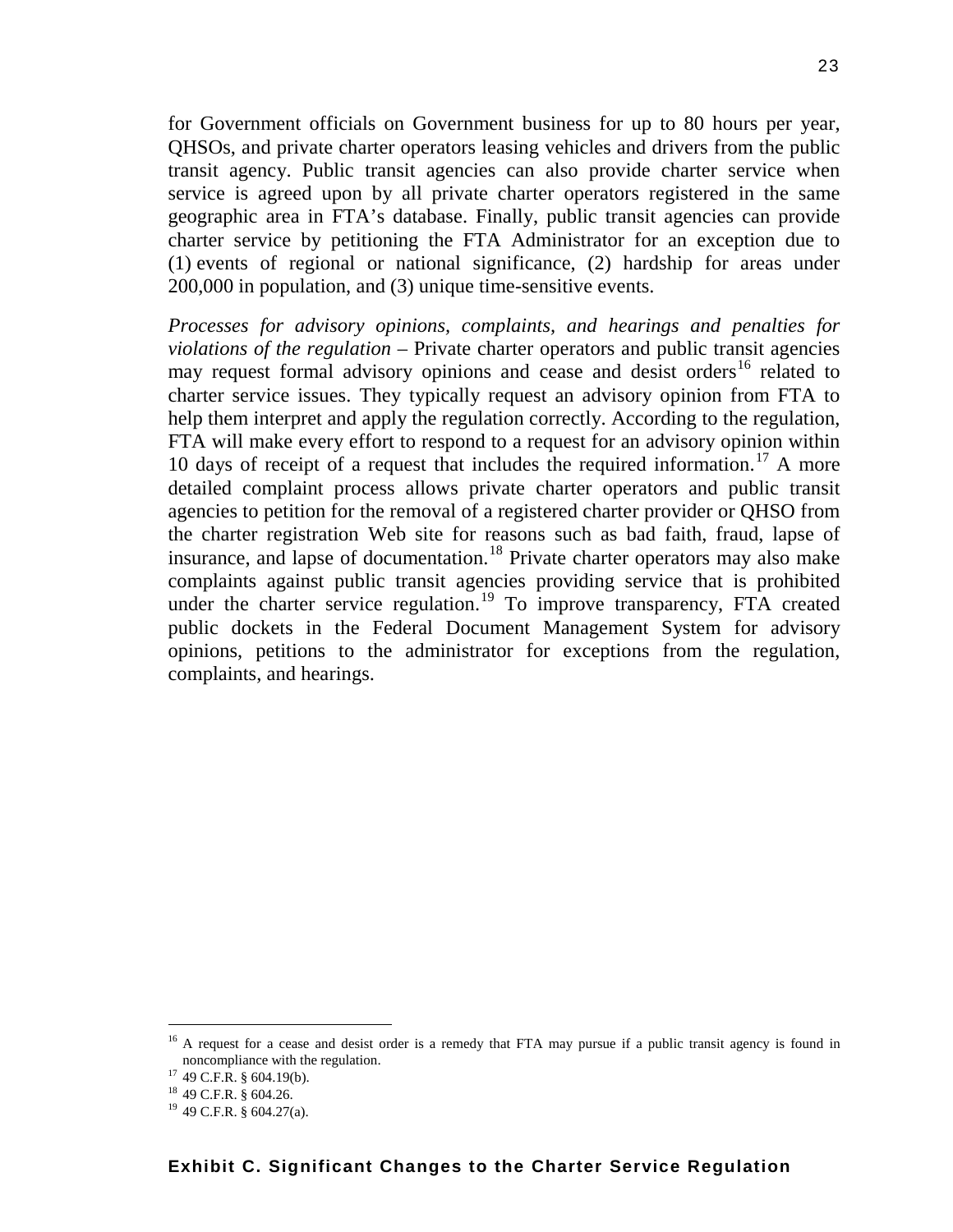# **EXHIBIT D. MAJOR CONTRIBUTORS TO THIS REPORT**

| <b>Name</b>            | <b>Title</b>            |
|------------------------|-------------------------|
| Gary Middleton         | <b>Program Director</b> |
| <b>Krystal Patrick</b> | Project Manager         |
| Oleg Michalowskij      | <b>Senior Auditor</b>   |
| Chris Minovich         | <b>Senior Auditor</b>   |
| <b>Calvin Moore</b>    | Analyst                 |
| Doris Kwong            | Analyst                 |
| <b>Emily Norton</b>    | Analyst                 |
| <b>Harriet Lambert</b> | Writer/Editor           |
| Andrea Nossaman        | <b>Senior Writer</b>    |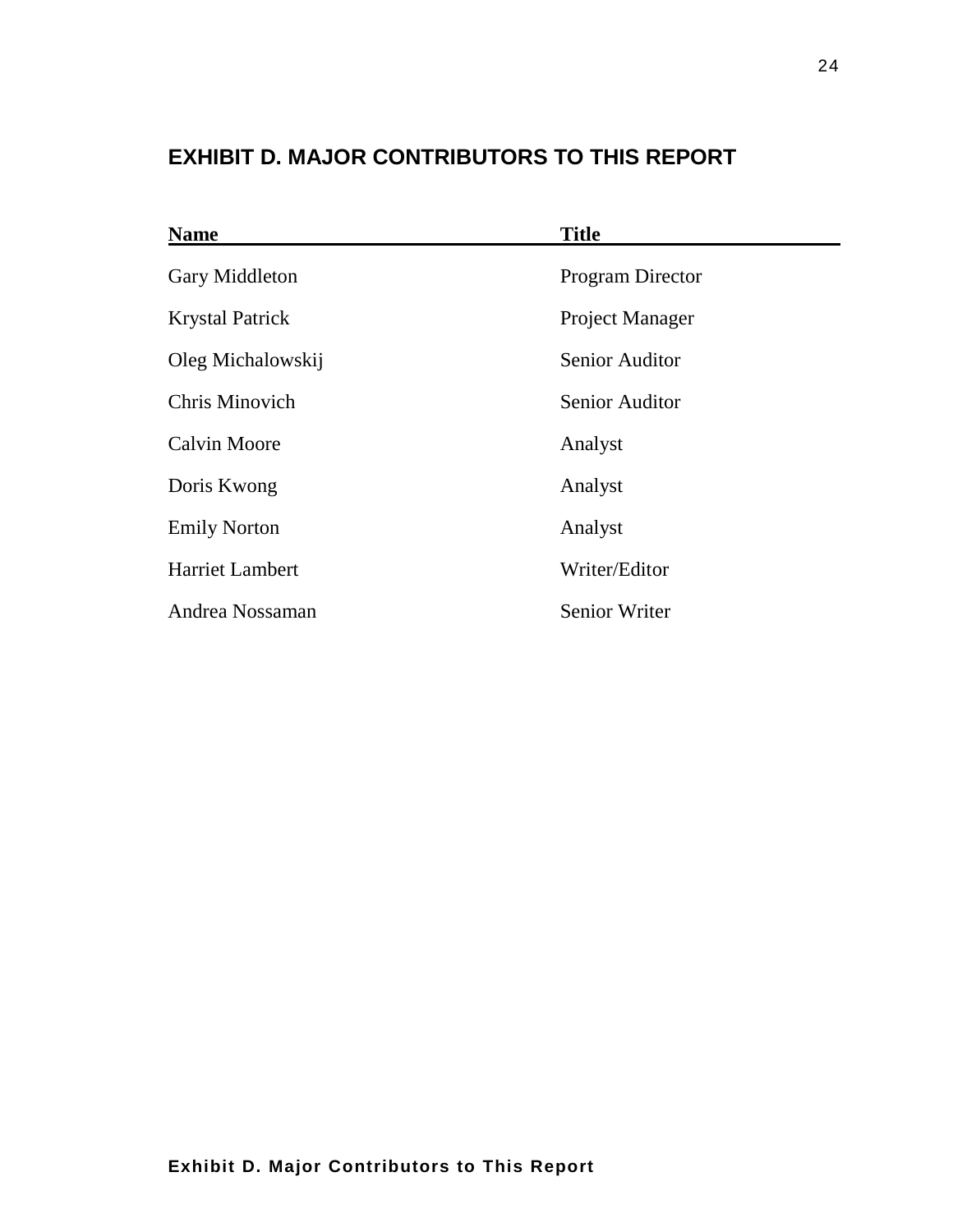## **APPENDIX. AGENCY COMMENTS**



# **Memorandum**

- Subject: **INFORMATION**: Management Response to OIG Draft Report on FTA's Implementation of the Charter Service Regulation Date: May 3, 2012
	- From: Peter Rogoff, Administrator Peter Roy Federal Transit Administration

Reply to Angela Dluger Attn. of: (202) 366-5303

To: Calvin L. Scovel III Inspector General

#### **FTA Charter Regulation Focused On Market Based Competition**

The fundamental purpose of the Federal Transit Administration's (FTA) charter service regulation is to prevent unfair competition by Federally-funded public transportation agencies (FTA grantees) for services that can be rendered by private charter bus operators. Historically, issues had arisen in some locations across the country with transit operators who receive Federal assistance, raising the perception of unfair competition for charter service against operators who do not receive Federal funds. Since the 1970's, FTA has served in a limited, market-focused role with regard to charter operations.  $1$  Specifically, FTA's charter service regulation allows FTA grantees to perform charter service only if there are no private operators willing and able to provide that service. This would include situations where, for example, private operators do not have sufficient equipment to perform the service. Moreover, the rules require private operators to act in a *commercially reasonable* manner in setting rates for their services.

#### **FTA Does Not Currently Have Safety Regulatory Authority**

FTA's role with regard to charter operations and availability is extremely limited. FTA is, by statute, not a safety regulatory agency and consequently does not ensure the compliance or suitability of private charter operators who register with FTA's Private Charter Registration

<span id="page-25-0"></span> $<sup>1</sup>$  Appendix 1 offers a more detailed description of the statutory and regulatory history of FTA's role with the charter bus</sup> industry.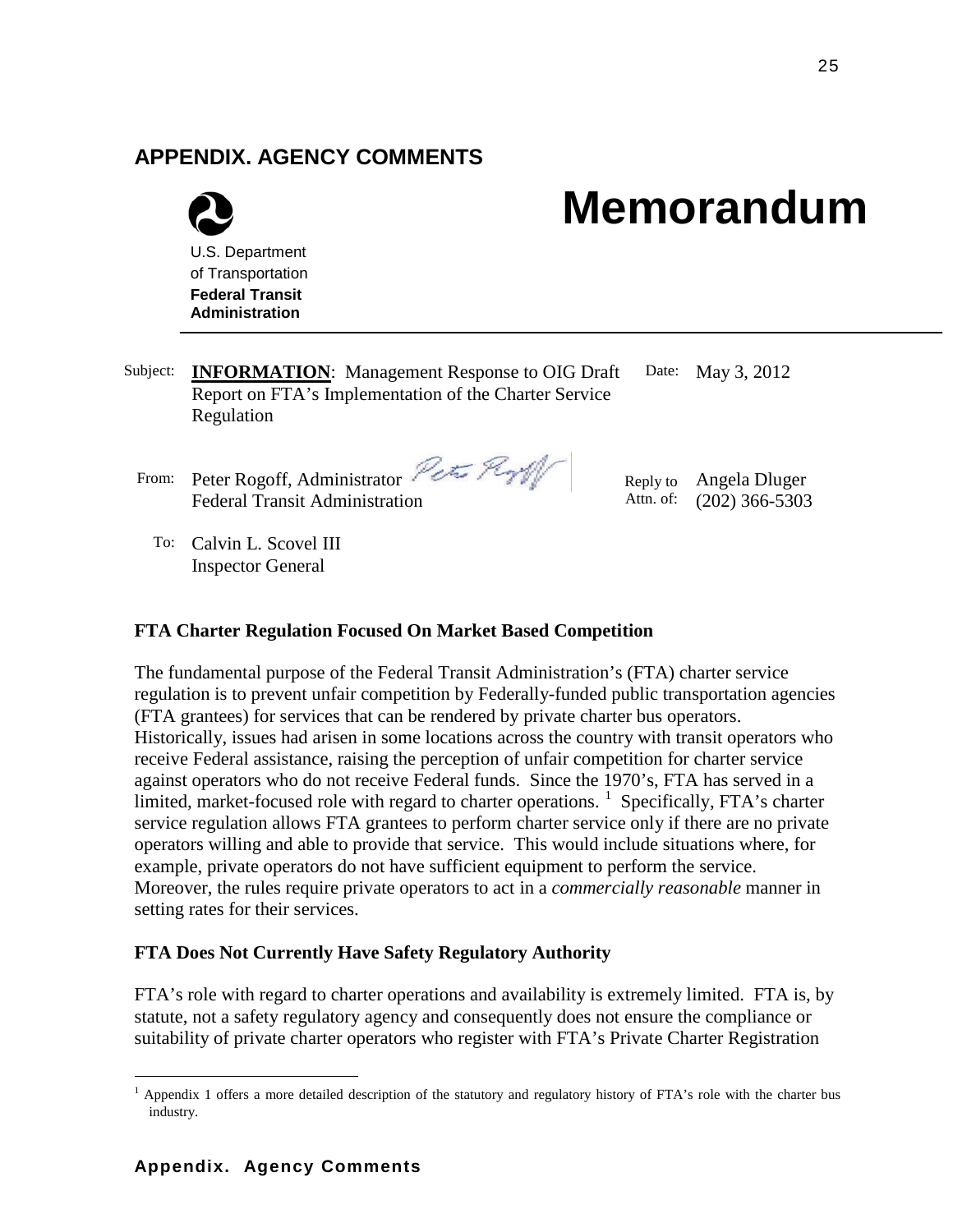Tool in order to be notified of potential business opportunities. It is also not FTA's role to regulate the charter marketplace, which means that FTA does not have legal authority over private charter operators and cannot regulate the cost of providing that service to individual customers. Instead, the Federal Motor Carrier Safety Administration (FMCSA) issues, administers, and enforces the Federal Motor Carrier Safety Regulations and Commercial Regulations that apply to commercial motor vehicles transporting passengers. FMCSA sets minimum safety standards that motorcoach companies must follow for the buses/vehicles they operate and the physical qualifications and operating rules for their drivers.

#### **Charter Operators Need to Ensure They Provide Complete and Accurate Data**

The data issues described in the draft report do not inhibit the effectiveness of FTA's regulation. While the draft report identified a few duplicate and incomplete private charter operator records on the FTA registration website, the effect of these issues is limited since the goal of the registration process is to provide private charter operators with knowledge of a potential business opportunity. We must emphasize that this information has no other effect, particularly with regard to safety. For example, based on OIG's analysis, 97 percent of registered private charter operators will receive business opportunity notices as intended, with the remaining few, which failed to indicate the geographic areas in which they are available to provide service, experiencing the outcome of providing inaccurate information. Inasmuch as this information is provided by the private charter operators, it behooves them to ensure that the information that they provide is both accurate and complete. It does not highlight the need to provide any additional intervention by the Federal government to fulfill the intent of existing statute or regulation.

While OIG's charge was to review the cost, quality, and availability of charter services, the statutory basis of FTA's charter regulations were not written to address these issues; hence, the regulation does not have specific mechanisms to track or address these issues. FTA conducted numerous outreach and training sessions following the publication of the regulation in 2008 and remains available to provide specific technical assistance to its grantees regarding this regulation. The outreach materials are posted on FTA's website, grantees have staff points of contact at FTA's regional offices and the docket system is available to review past decisions and to request new advisory opinions.

FTA uses oversight tools, such as its Triennial Reviews and State Management Reviews, to assess grantees' compliance with its charter requirements. Based on the significant decline in inquiries from participants since 2010, the extensive guidance available, and the use of these oversight mechanisms, FTA has reason to believe there is widespread comprehension of the requirements, and effective implementation of the rule. This is somewhat at odds with the limited anecdotal evidence of confusion presented in the report, which should provide a clearer sense of the extent of this issue based on its analysis.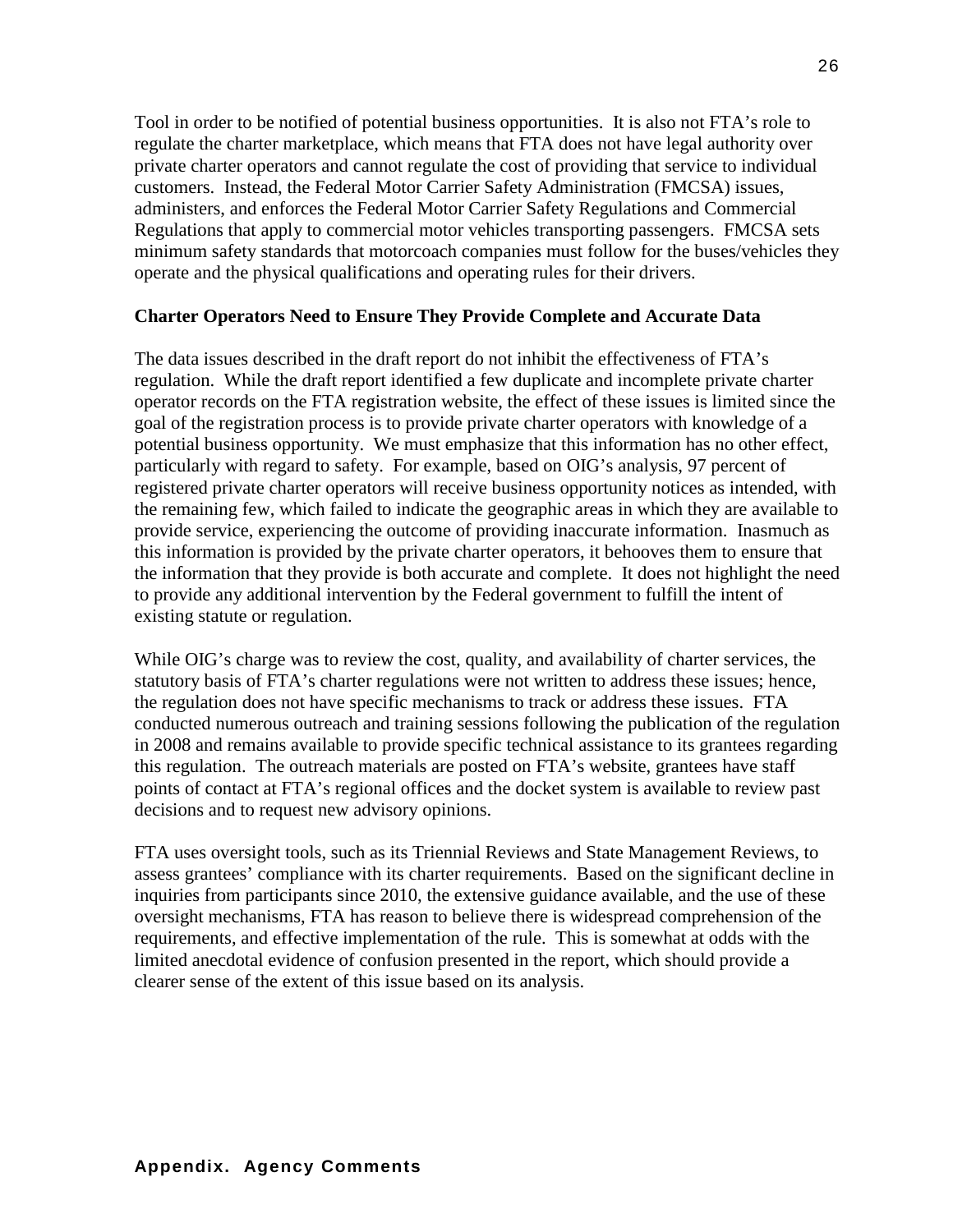#### **RECOMMENDATIONS AND RESPONSES**

**Recommendation 1:** Develop a process for FTA staff to perform periodic data quality reviews of the private charter registration database and the charter service docket to address noncompliance, inaccuracies, duplication, and the timeliness of charter service information.

**Response:** Concur in Part. The FTA charter service regulation is intended to prevent public transit agencies from unfairly competing with private charter operators. The Private Charter Registration Tool (the Tool) is designed to provide the public and public transportation agencies with information regarding private charter operators serving their areas. FTA conducts data quality reviews when new private operators register, as well as when the private operators re-register. The Tool is the mechanism that private charter providers use to selfreport their contact information in order to receive notices of upcoming charter opportunities. As such, it is important that the registering private charter operator provides complete and accurate contact information. As a result, the responsibility for the accuracy of the information reported rests with those entities reporting and should not be shifted to the Federal government, particularly as this data serves the interests of those entities and does not directly bear on inherently governmental functions such as safety. Therefore, FTA believes its current data quality practices are adequate.

Responses to Advisory Opinion Requests or Complaints received through the charter service docket are provided directly to the requestors in advance of posting to the docket. Decisions and responses are updated in the docket as they become available. FTA will make every effort to issue Advisory Opinions and post timely decisions to the docket. While no further action is planned with regard to the registration data base, FTA will conduct action regarding the docket on a continuous basis. We therefore ask that this recommendation be closed.

**Recommendation 2:** Develop a process to coordinate with FMCSA to periodically verify the private charter registration data.

**Response:** Concur. FTA will develop a process to coordinate with FMCSA to review the operating status of private charter operators with DOT numbers that are registered in FTA's private charter registration database. FTA expects to implement this process by September 30, 2012.

**Recommendation 3:** Include a link to FMCSA's Bus and Passenger Carrier Safety information on the FTA Charter website.

**Response:** Concur. FTA will provide a link on its Charter Bus Registration website to the FMCSA Bus and Passenger Carrier Safety information page, [http://www.fmcsa.dot.gov/safety-security/pcs/Index.aspx,](http://www.fmcsa.dot.gov/safety-security/pcs/Index.aspx) which contains information for passenger carriers and the traveling public about FMCSA's passenger carrier program and regulations no later than June 30, 2012.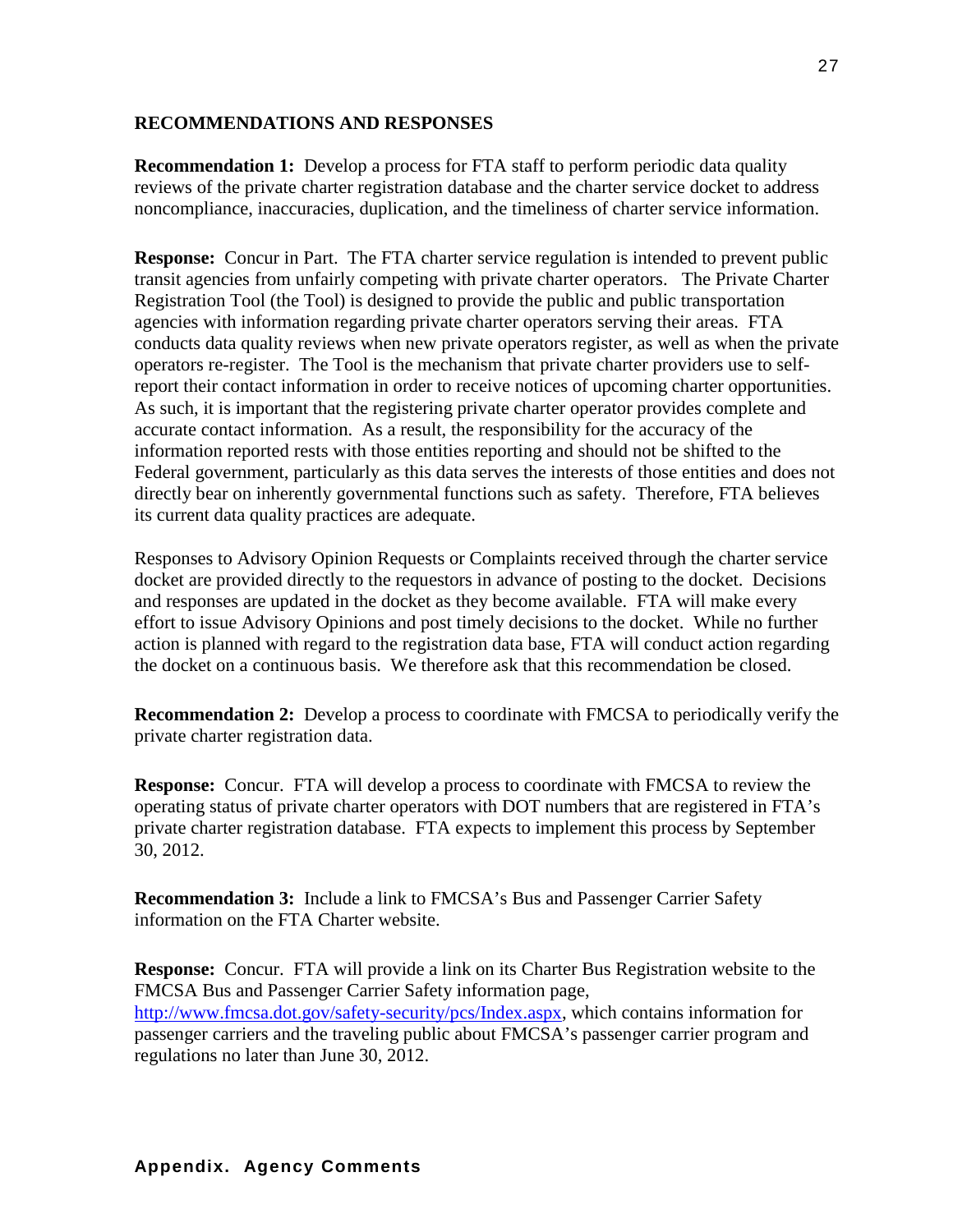**Recommendation 4:** Resume tracking stakeholder issues and concerns, such as cost, quality, and availability of charter services, to determine whether revisions to the rule are needed, or if additional outreach and guidance is needed to help event sponsors, private charter operators, and public transit agencies effectively interpret the regulation.

**Response:** Concur and completed. FTA's charter service regulation issued in 2008 was a negotiated rulemaking that allowed for significant stakeholder input, notice and comment, and was published in the Federal Register. The regulation is intended to implement statutory provisions that prohibit public transit agencies from competing with private charter operators. It was not intended to address cost or quality of the service provided by private charter operators.

FTA already centrally tracks issues, particularly availability of charter service, via Advisory Opinion Requests and Complaints received through the charter docket. The precipitous drop in Advisory Opinion Requests and Complaints since 2010 indicates that a revision is not needed at this time. FTA will continue to conduct outreach at transit conferences and highlight existing training to assist event sponsors, private charter operators, and public transit agencies in effectively interpreting the regulation.

**Recommendation 5:** Provide specialized outreach and guidance to help non-profit and human services agencies navigate the application process for Qualified Human Service Organization status.

**Response:** Concur. FTA will prepare and provide specialized outreach and guidance to help non-profit and human services agencies navigate the application process for Qualified Human Service Organization status by December 31, 2012. FTA will arrange for a link on FTA's website to make available charter email questions and answers on this specific topic and will prepare a presentation on this topic which can be used at conferences.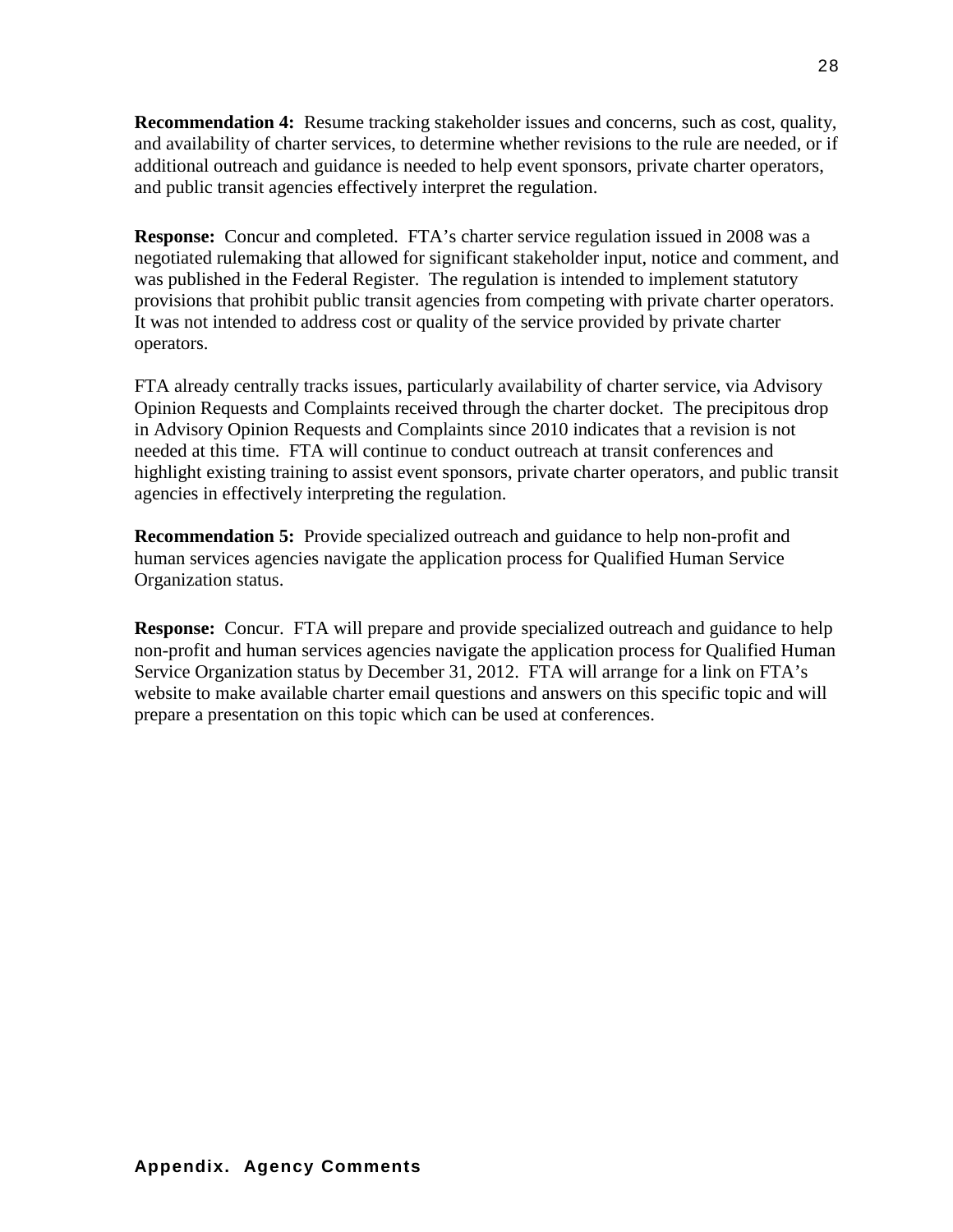#### **Appendix I**

#### **Statutory and Regulatory Background**

The National Mass Transportation Assistance Act of  $1974<sup>2</sup>$  $1974<sup>2</sup>$  $1974<sup>2</sup>$  first required, as a condition of receipt of Federal financial assistance, that grantees not use Federal funding to foreclose private operators from providing charter bus services where such private operators were willing and able to provide that service. FTA's predecessor agency, the Urban Mass Transportation Administration, first promulgated regulations to carry out the statutory mandate in 1976. The statutes and regulations remained largely unchanged until the enactment of Section 3023(d) of the Safe, Accountable, Flexible, Efficient Transportation Equity Act: A Legacy for Users (Pub.L. 109-59; Aug. 10, 2005) (SAFETEA-LU) in 2005. With the enactment of SAFETEA-LU, the report of the Conference Committee directed FTA to "initiate a rulemaking seeking public comment on the regulations implementing [49 U.S.C.] section 5323(d)," and to consider a number of specific issues pertaining to services for local governments and private non-profit agencies, use of the Internet for communications about the rules, enforcement of the rules, and the procedures for complaints and administrative appeals. *See generally,* the preamble to the January 14, 2008, regulations at 73 Fed.Reg. 2326-45. The regulation also protects federally funded assets which are intended to be used for public transportation from being used for non-public purposes.

To carry out the directives of the SAFETEA-LU conference report—and in compliance with the Negotiated Rulemaking Act of 1990, 5 U.S.C. §§ 56,1 *et seq.*—FTA convened a Charter Bus Negotiated Rulemaking Advisory Committee (CBNRAC) comprised of 22 persons representing a cross-section of private charter bus operators, state and local public transportation agencies, organized labor, and regional and national associations from across the United States. From May through December 2006 the CBNRAC held five two- and threeday sessions to negotiate nearly a complete revision of the regulations, which ultimately led to FTA's issuance of a Notice of Proposed Rulemaking (NPRM) on February 14, 2007, at 72 Fed.Reg. 7526-46. As a practical matter, an approximate 80 percent of the regulatory text set forth in the NPRM reflected the consensus reached through the CBNRAC. Although the committee members could not agree on all of the issues they debated—including a precise redefinition of "charter service," and the meaning of the term "pattern of violations" in the remedies clause of 49 U.S.C. § 5323(d)(2)(C) (as amended by SAFETEA-LU Section 3023(c))—FTA was able to draft the balance of the NPRM based on its own experience and judgment, and the data and information developed during the negotiations.

FTA received more than 450 comments on the February 2007 NPRM from interested persons and organizations. Based on those comments, the agency made a number of revisions to the text of the proposed rules and deliberately incorporated a three-month lag between the promulgation of the final regulations in January 2008 and their effective date of April 30, 2008. FTA used that three-month "grace" period to conduct extensive outreach with grantees, private charter operators and a number of other stakeholders, and to fine-tune its Internet protocols for electronic registration of private charter operators interested in providing services within the grantees' geographical service areas. Notwithstanding the difficult issues

29

## **Appendix. Agency Comments**

<span id="page-29-0"></span> <sup>2</sup> Pub.L. 93-503; Nov. 26, 1974